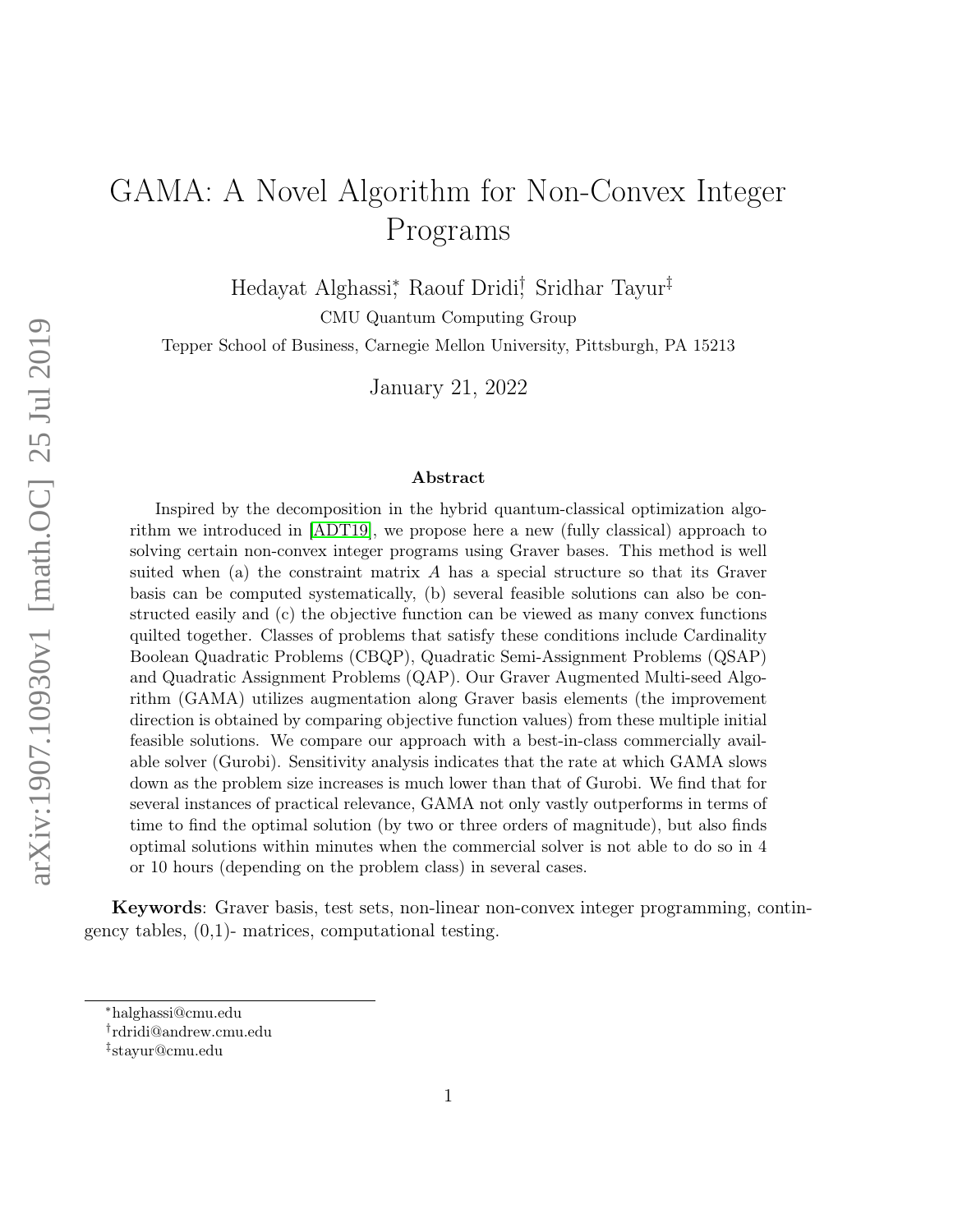# Contents

| 1           |                                  | Introduction<br>3                                                                                                                                                                                                                                                                                                                                           |                                                                                                 |  |  |  |
|-------------|----------------------------------|-------------------------------------------------------------------------------------------------------------------------------------------------------------------------------------------------------------------------------------------------------------------------------------------------------------------------------------------------------------|-------------------------------------------------------------------------------------------------|--|--|--|
| $\bf{2}$    | 2.1<br>2.2                       | Recap: Graver Bases and their Use in Non-linear Integer Optimization<br>Applicability of Graver Bases as Optimality Certificates                                                                                                                                                                                                                            | $\overline{\mathbf{4}}$<br>$\overline{5}$<br>6                                                  |  |  |  |
| 3           | 3.1<br>$3.2\,$<br>3.3<br>$3.4\,$ | <b>Graver Bases for Some Structured Matrices</b><br>Graver basis of combination: $(\mathbf{1}_n^T \otimes I_k) \oplus (I_n \otimes \mathbf{1}_k^T) \dots \dots \dots \dots \dots$<br>3.4.1<br>Generalized Lawrence configuration and <i>n</i> -fold product matrices $\ldots$<br>3.4.2<br>3.4.3<br>Liftings and final Graver basis enumeration<br>3.4.4     | $\boldsymbol{6}$<br>$\overline{7}$<br>$\overline{7}$<br>$\overline{7}$<br>8<br>8<br>8<br>9<br>9 |  |  |  |
| 4           | 4.1<br>4.2<br>4.3<br>4.4<br>4.5  | <b>Computational Results</b><br>Cardinality Boolean Quadratic Programs (CBQP)<br>4.2.1<br>4.2.2<br>Quadratic Semi-Assignment Problems 1 (QSAP1)<br>4.3.1<br>4.3.2<br>Quadratic Semi-Assignment Problems 2 (QSAP2)<br>4.4.1<br>4.4.2<br>Connection to Random Binary Matrices<br>4.5.1<br>Feasible solutions: A novel Graver basis approach<br>4.5.2<br>4.5.3 | 10<br>10<br>11<br>11<br>11<br>15<br>15<br>15<br>18<br>18<br>19<br>20<br>20<br>21<br>21          |  |  |  |
| $5^{\circ}$ |                                  | Conclusions                                                                                                                                                                                                                                                                                                                                                 | 23                                                                                              |  |  |  |
|             | Acknowledgements<br>23           |                                                                                                                                                                                                                                                                                                                                                             |                                                                                                 |  |  |  |
|             | References<br>23                 |                                                                                                                                                                                                                                                                                                                                                             |                                                                                                 |  |  |  |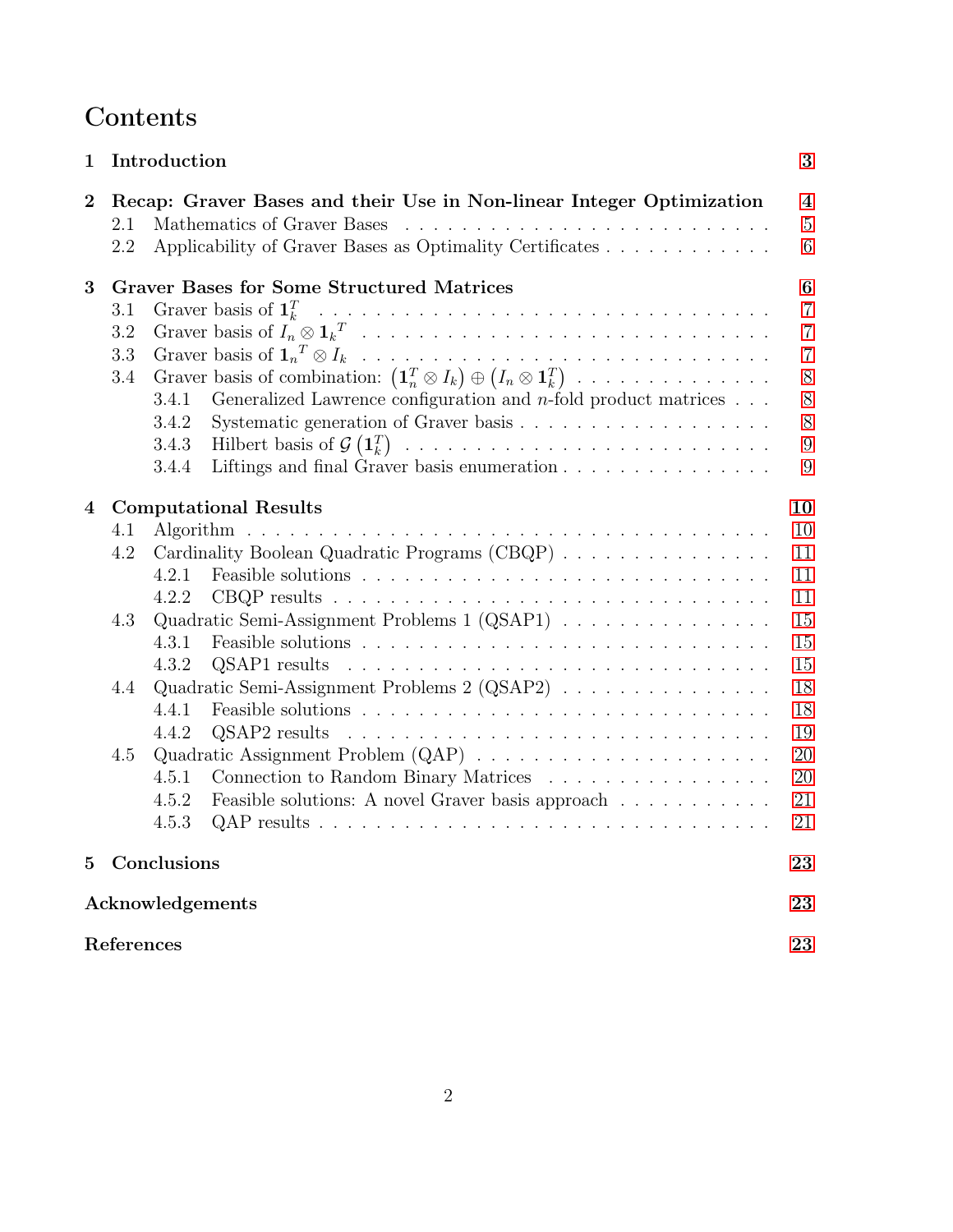# <span id="page-2-2"></span><span id="page-2-0"></span>1 Introduction

Many hard to solve practical non-linear integer programming problems have a specially structured linear constraint matrix. We study an important subset of these classes–including Cardinality Boolean Quadratic Problems (CBQP), Quadratic Semi-Assignment Problems (QSAP), and Quadratic Assignment Problems (QAP)–which have two features: (1) their Graver bases can be calculated systematically, and (2) multiple feasible solutions, which are uniformly spread out in the space of solutions, can be likewise systematically constructed. The hardness of such problems, then, stems from the non-convexity of their nonlinear cost function, and not from the Graver basis or the ability to find feasible solutions. In this paper, we target such problems and solve them using a novel approach, GAMA: Graver Augmented Multi-seeded Algorithm.

Our approach here is inspired by an earlier work ([\[ADT19\]](#page-22-0)) in which we introduced a decomposition for a broader class (there was no restriction on A but we required a convex objective function), with three components:

- (1) Computing a partial or complete Graver basis of A (which utilized outputs from a D-Wave quantum computer, a stand-in for any Ising solver);
- (2) a set of feasible solutions (which also required a call to D-Wave); and
- (3) a parallel augmentation procedure, starting at each of the feasible solutions from (2), using the (partial or complete) Graver basis that was obtained in (1).

An essential concept that was exploited there, which we will continue to use here, was to separate the objective function from the constraints in the decomposition. It is known that given the Graver basis of a problem's integer matrix, any convex non-linear problem can be globally optimized with polynomial number of moves–augmentations–from any arbitrary initial feasible solution [\[Onn10\]](#page-24-0). What is novel in this current paper is the recognition that for a wide class of hard problems, the matrix A has a special structure that allows us to obtain (a) Graver basis elements and (b) many feasible solutions that are spread out, by classical methods, and that are simple enough to be systematically algorithmized. Therefore, the steps (1) and (2) that previously needed calls to D-Wave no longer do.

Furthermore, suppose the *non-convex objective function* can be viewed as *many convex*<sup>[1](#page-2-1)</sup> functions stitched together (like a quilt). Thus, the entire feasible solution space can be seen as a collection of parallel subspaces, each with a convex objective function. If we have the Graver basis for the constraint matrix, and a feasible solution in every one of these sub-regions, putting this all together, an algorithm that can find the optimal solution is as follows:

• Find the Graver basis.

<span id="page-2-1"></span><sup>1</sup>We have an expanded notion of convex; see Section [2.2.](#page-5-0)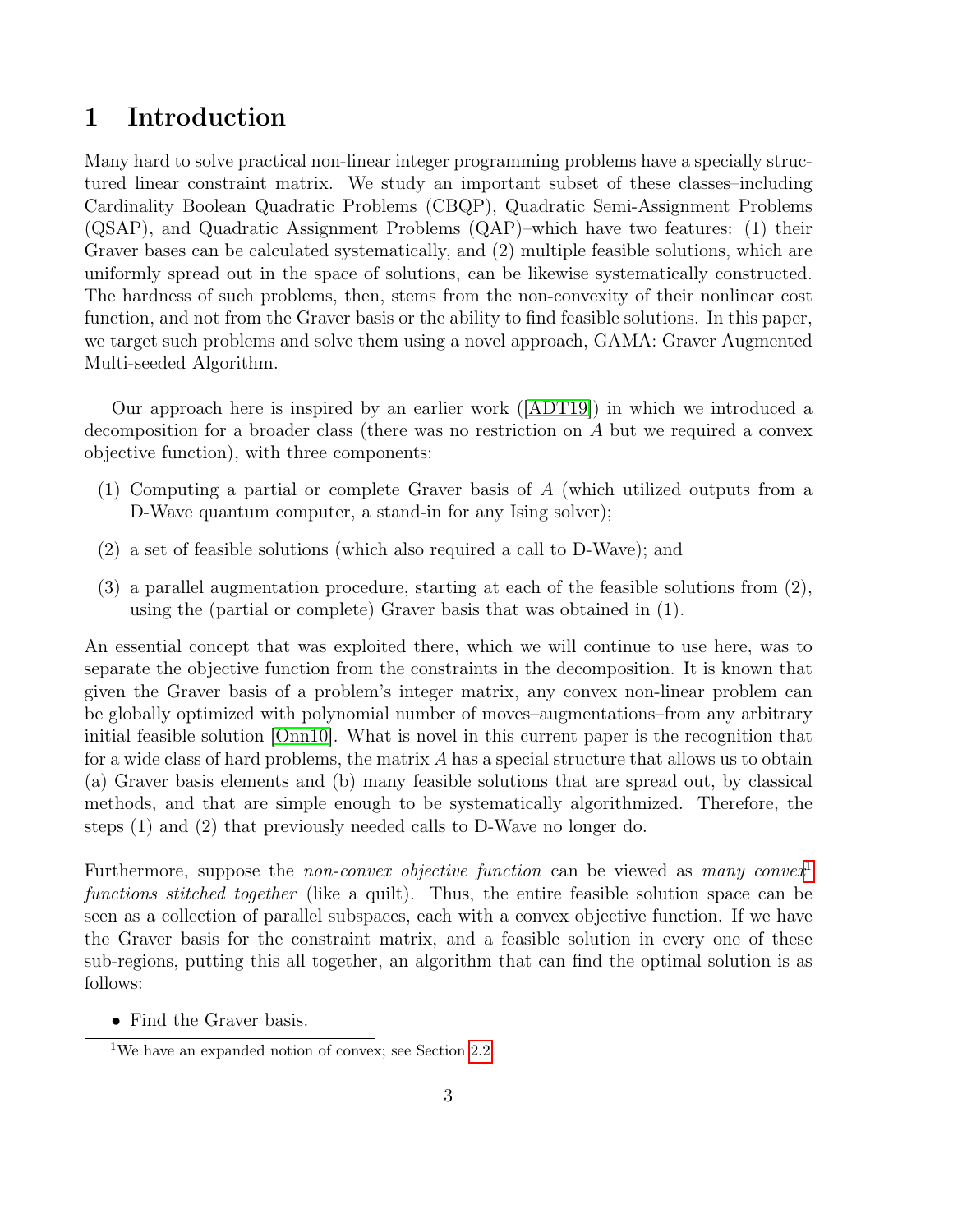- <span id="page-3-2"></span>• Find a number of feasible solutions, spread out so that there is at least one feasible solution in each of the sub-regions that has a convex objective function.
- Augment along the Graver basis from each of the feasible solutions ("seeds") until you end up with a number of local optimal solutions (one for each seed).
- Choose the best from among these local optimal solutions.

In this paper, we compare the speed of reaching optimal solutions with a best-in-class integer optimization solver, Gurobi<sup>®</sup> [\[GO19\]](#page-23-0). We do not discuss the worst-case complexity of GAMA. Our goal is to solve instances from industry that are not solvable by commercially best-inclass solvers and understand (numerically) why GAMA works so well when it does.

# <span id="page-3-0"></span>2 Recap: Graver Bases and their Use in Non-linear Integer Optimization

This section is repeated verbatim from [\[ADT19\]](#page-22-0) for ease of access. Let  $f : \mathbb{R}^n \to \mathbb{R}$  be a real-valued function. We want to solve the general non-linear integer optimization problem:

<span id="page-3-1"></span>
$$
(IP)_{A,b,l,u,f} : \begin{cases} \min f(x), \\ Ax = b, \quad l \leq x \leq u, \\ A \in \mathbb{Z}^{m \times n}, \quad b \in \mathbb{Z}^m \end{cases} \quad x, l, u \in \mathbb{Z}^n \tag{1}
$$

One approach to solving such problem is to use an augmentation procedure: start from an initial feasible solution (which itself can be hard to find) and take an improvement step (augmentation) until one reaches the optimal solution. Augmentation procedures such as these need test sets or optimality certificates: so it either declares the optimality of the current feasible solution or provides direction(s) towards better solution(s). Note that it does not matter from which feasible solution one begins, nor the sequence of improving steps taken: the final stop is an optimal solution.

**Definition 1.** A set  $\mathcal{S} \in \mathbb{Z}^n$  is called a test set or optimality certificate if for every nonoptimal but feasible solution  $x_0$  there exists  $t \in S$  and  $\lambda \in \mathbb{Z}_+$  such that  $x_0 + \lambda t$  is feasible and  $f(x_0 + \lambda t) < f(x_0)$ . The vector t (or  $\lambda t$ ) is called the *improving* or *augmenting* direction. If the optimality certificate is given, any initial feasible solution  $x_0$  can be augmented to the optimal solution. If S is finite, one can enumerate over all  $t \in S$  and check if it is augmenting (improving). If S is not practically finite, or if all elements  $t \in S$  are not available in advance, it is still practically enough to find a subset of  $S$  that is feasible and augmenting.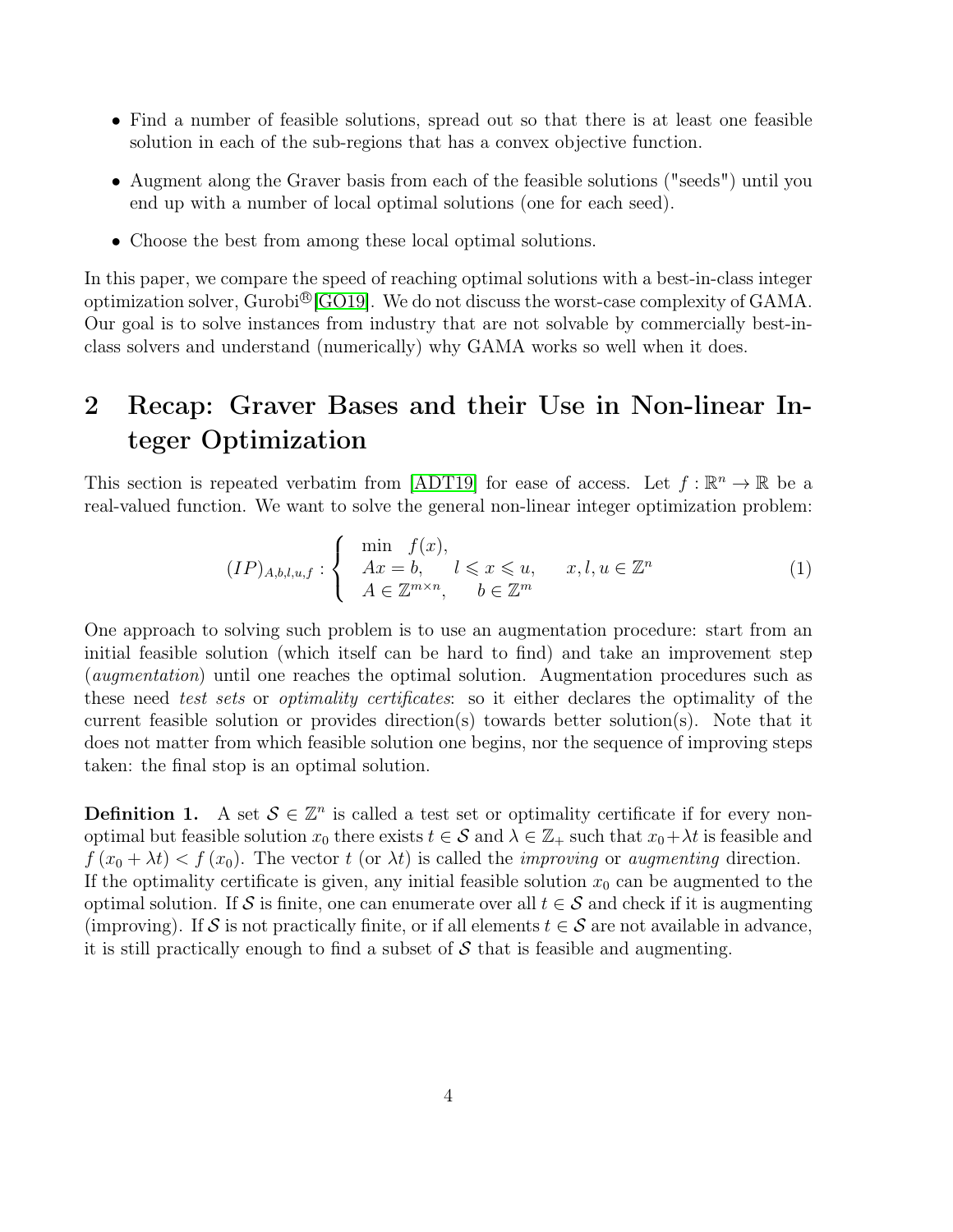<span id="page-4-1"></span>

Figure 1: Augmenting from initial to optimal solution [\[Onn10\]](#page-24-0).

In the next section, we discuss the Graver basis of an integer matrix  $A \in \mathbb{Z}^{m \times n}$  which is known to be an optimality certificate.

### <span id="page-4-0"></span>2.1 Mathematics of Graver Bases

First, on the set  $\mathbb{R}^n$ , we define the following partial order:

**Definition 2.** Let  $x, y \in \mathbb{R}^n$ . We say x is conformal to y, written  $x \subseteq y$ , when  $x_i y_i \geq 0$  (x and y lie on the same orthant) and  $|x_i| \leqslant |y_i|$  for  $i = 1, ..., n$ . Additionally, a sum  $u = \sum$ i  $v_i$ is called *conformal*, if  $v_i \sqsubseteq u$  for all i (u majorizes all  $v_i$ ).

Suppose A is a matrix in  $\mathbb{Z}^{m \times n}$ . Define:

$$
\mathcal{L}^*(A) = \left\{ x \mid Ax = \mathbf{0}, \quad x \in \mathbb{Z}^n \; , \quad A \in \mathbb{Z}^{m \times n} \right\} \setminus \left\{ \mathbf{0} \right\}.
$$
 (2)

The notion of the Graver basis was first introduced in [\[Gra75\]](#page-23-1) for integer linear programs  $(\text{ILP})$ :

**Definition 3.** The Graver basis of integer matrix A is defined to be the finite set of  $\sqsubseteq$ minimal elements (*indecomposable* elements) in the lattice  $\mathcal{L}^*(A)$ . We denote by  $\mathcal{G}(A) \subset \mathbb{Z}^n$ the Graver basis of A.

The following proposition summarizes the properties of Graver bases that are relevant to our setting.

Proposition 1. The following statements are true:

- (i) Every vector x in the lattice  $\mathcal{L}^*(A)$  is a conformal sum of the Graver basis elements.
- (ii) Every vector x in the lattice  $\mathcal{L}^*(A)$  can be written as  $x = \sum_{k=1}^t$  $i=1$  $\lambda_i g_i$  for some  $\lambda_i \in \mathbb{Z}_+$ and  $q_i \in \mathcal{G}(A)$ . The upper bound on the number of Graver basis elements required (t) (called *integer Caratheodory number*) is  $(2n - 2)$ .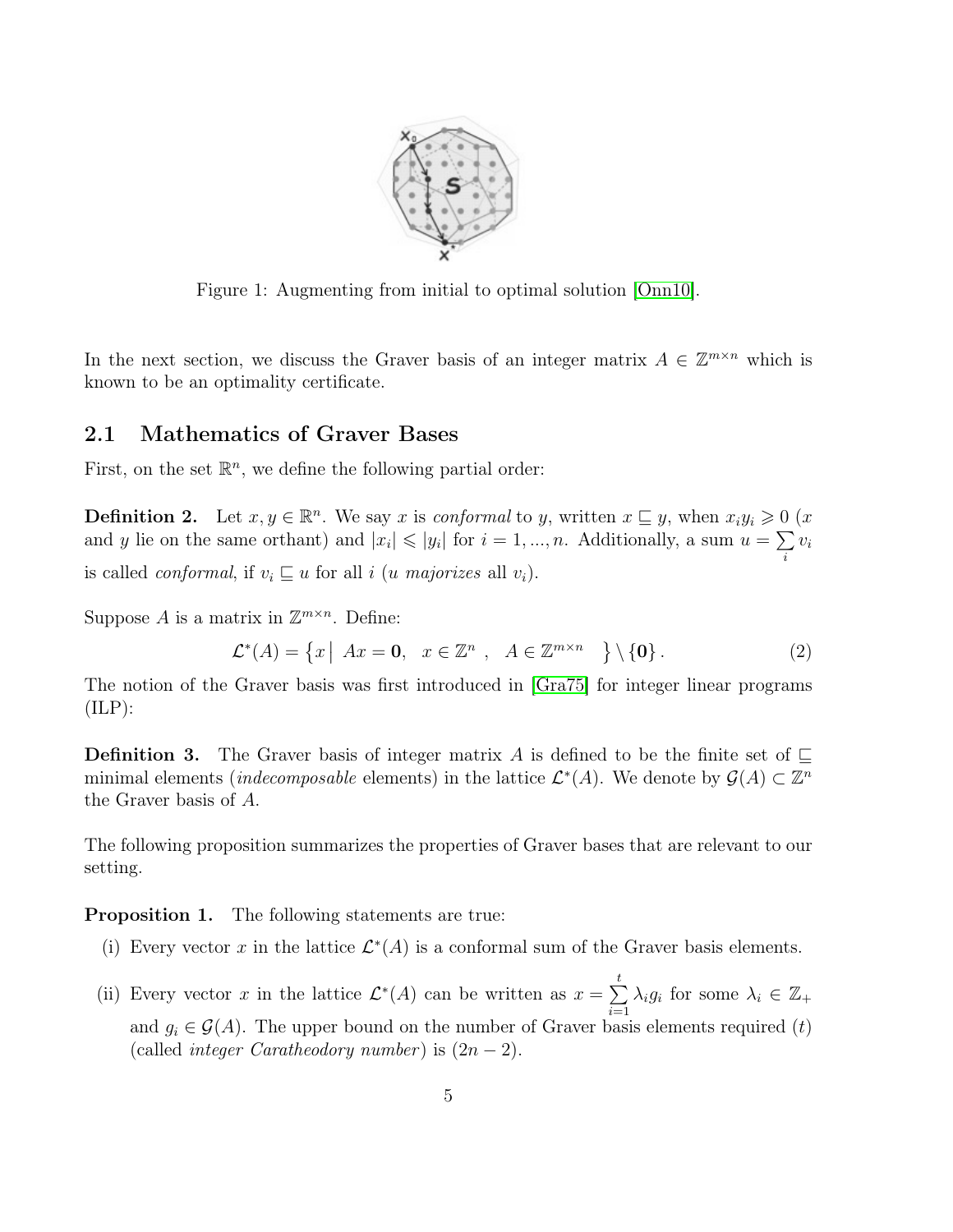- <span id="page-5-2"></span>(iii) A Graver basis is a test set (optimality certificate) for ILP and several nonlinear convex forms (see [2.2\)](#page-5-0). That is, a point  $x^*$  is optimal for the optimization problem  $(IP)_{A,b,l,u,f}$ , if and only if there are no  $g_i \in \mathcal{G}(A)$  such that  $x^* + g_i$  is better than  $x^*$ .
- (iv) For any  $g \in \mathcal{G}(A)$ , an upper bound on the norm of Graver basis elements is given by

$$
||g||_{\infty} \leqslant (n-r)\Delta(A) \text{ and } ||g||_{1} \leqslant (n-r)(r+1)\Delta(A)
$$
 (3)

where  $r = rank(A) \leq m$  and  $\Delta(A)$  is the maximum absolute value of the determinant of a square submatrix of A.

### <span id="page-5-0"></span>2.2 Applicability of Graver Bases as Optimality Certificates

Beyond integer linear programs (ILP) with a fixed integer matrix, Graver bases as optimality certificates have now been generalized to include several nonlinear objective functions:

- Separable convex minimization [\[MSW04\]](#page-24-1): min  $\sum_i f_i(c_i^T x)$  with  $f_i$  convex.
- Convex integer maximization (weighted) [\[DLHO](#page-23-2)+09]: max  $f(\mathbf{W}x)$ ,  $\mathbf{W} \in \mathbb{Z}^{d \times n}$ with f convex on  $\mathbb{Z}^d$ .
- Norm p (nearest to  $x_0$ ) minimization [\[HOW11\]](#page-23-3): min  $||x x_0||_p$ .
- Quadratic minimization [\[MSW04,](#page-24-1) [LORW12\]](#page-23-4): min  $x^T V x$  where V lies in the dual of quadratic Graver cone of A
- Polynomial minimization [\[LORW12\]](#page-23-4): min  $P(x)$  where P is a polynomial of degree d, that lies on cone  $K_d(A)$ , the dual of  $d^{th}$  degree Graver cone of A.

It has been shown that only polynomially many augmentation steps are needed to solve such minimization problems  $[HOW11]$   $[DLHO<sup>+</sup>09]$  $[DLHO<sup>+</sup>09]$ .

In the rest of this paper, we loosely call all of the above mentioned cost categories as convex. Graver did not provide an algorithm for computing Graver bases; Pottier [\[Pot96\]](#page-24-2) and Sturmfels [\[ST97\]](#page-24-3) provided such algorithms. The use of test sets to study integer programs is a vibrant area of research. Another collection of test sets is based on Groebner bases. See [\[CT91,](#page-23-5) [TTN95,](#page-24-4) [BLSR99,](#page-22-4) [HS95\]](#page-23-6) and [\[BPT00\]](#page-22-5) for several different examples of the use of Groebner bases for integer programs.

## <span id="page-5-1"></span>3 Graver Bases for Some Structured Matrices

Here we construct the Graver basis of four categories of structured matrices that occur frequently as subsets of constraints in nonlinear integer programming problems.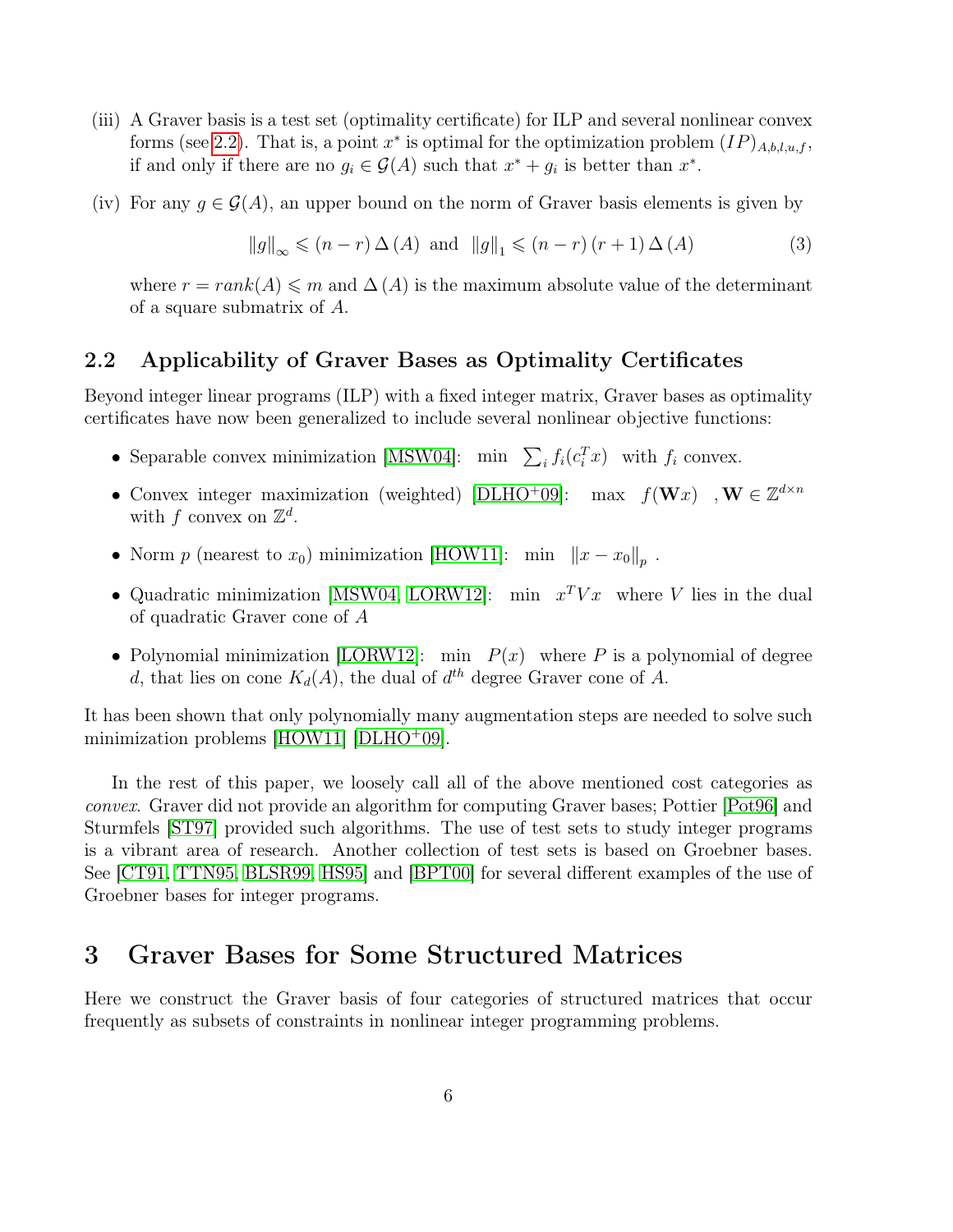#### <span id="page-6-0"></span>3.1 Graver basis of  $1_k^T$ k

The matrix  $A = \mathbf{1}_k^T$  (a row vector where all k elements are 1) is unimodular<sup>[2](#page-6-3)</sup>. Therefore, the Graver basis elements contain only  $\{-1, 0, +1\}$  values.

For any  $g \in \mathcal{G}(A)$ , the number of nonzero elements of g should be even with equal numbers of +1 and -1. Starting from vectors with 2 nonzero elements, we can have  $\begin{pmatrix} k \\ 2 \end{pmatrix}$ 2  $\setminus$ vectors of the form  $g = e_i - e_j$ , for all  $i = 1, 2, ..., k$  and  $j = i + 1, ..., k$ . We cannot have Graver elements with 4 or more elements, since each of them is the positive sum of the 2 nonzero vectors (also each of  $e_i - e_j$  elements lying on a  $(k-1)$  dimensional hyperplane is  $\sqsubseteq$  −minimal to any  $e_i - e_j + e_k - e_l$  vector lying on  $(k-3)$  dimensional hyperplane). Therefore, all of  $\pm (e_i - e_j)$  vectors construct the Graver basis of  $A = \mathbf{1}_k^T$ .

<span id="page-6-4"></span>
$$
\mathcal{G}(\mathbf{1}_k^T) = \{ \pm (e_i - e_j) \} \quad \begin{cases} i = 1, \dots, k \\ j = i + 1, \dots, k \end{cases} \tag{4}
$$

# <span id="page-6-1"></span>3.2 Graver basis of  $I_n \otimes 1_k{}^T$

For any block diagonal matrix of the form,  $\mathbf{A} = I_n \otimes A =$  $\sqrt{ }$  $\begin{array}{c} \begin{array}{c} \begin{array}{c} \end{array} \\ \begin{array}{c} \end{array} \end{array} \end{array}$  $A$  0  $\cdots$  0 0  $0 \quad A \quad \cdots \quad 0 \quad 0$ .<br>. . . . .  $0 \quad 0 \quad \cdots \quad A \quad 0$  $0 \quad 0 \quad \cdots \quad 0 \quad A$ 1  $\begin{array}{c} \begin{array}{c} \begin{array}{c} \end{array} \\ \begin{array}{c} \end{array} \end{array} \end{array}$ , one can

easily observe that

$$
\mathcal{G}(\mathbf{A}) = I_n \otimes \mathcal{G}(A) = \begin{bmatrix} \mathcal{G}(A) & \mathbf{0} & \cdots & \mathbf{0} & \mathbf{0} \\ \mathbf{0} & \mathcal{G}(A) & \cdots & \mathbf{0} & \mathbf{0} \\ \vdots & \vdots & \ddots & \vdots & \vdots \\ \mathbf{0} & \mathbf{0} & \cdots & \mathcal{G}(A) & \mathbf{0} \\ \mathbf{0} & \mathbf{0} & \cdots & \mathbf{0} & \mathcal{G}(A) \end{bmatrix}.
$$

Therefore,

$$
\mathcal{G}(I_n \otimes \mathbf{1}_k^T) = I_n \otimes \mathcal{G}(\mathbf{1}_k^T) \tag{5}
$$

and  $\mathcal{G}(\mathbf{1}_k^T)$  can be acquired from equation [\(4\)](#page-6-4).

# <span id="page-6-2"></span> $3.3$  Graver basis of  $\mathbf{1}_n^{\ T} \otimes I_k$

#### <span id="page-6-5"></span>n matrices

In matrices of the form  $\mathbf{A} = \mathbf{1}_n^T \otimes I_k = \begin{bmatrix} I_k & I_k \end{bmatrix}$   $\cdots$   $I_k$ , there are n number of 1's in each row; each consecutive pair of 1's is spaced by  $k-1$  number of 0's, and there is only one 1

<span id="page-6-3"></span><sup>&</sup>lt;sup>2</sup>The determinant of every square submatrix of a unimodular matrix is 0 or  $\pm 1$ .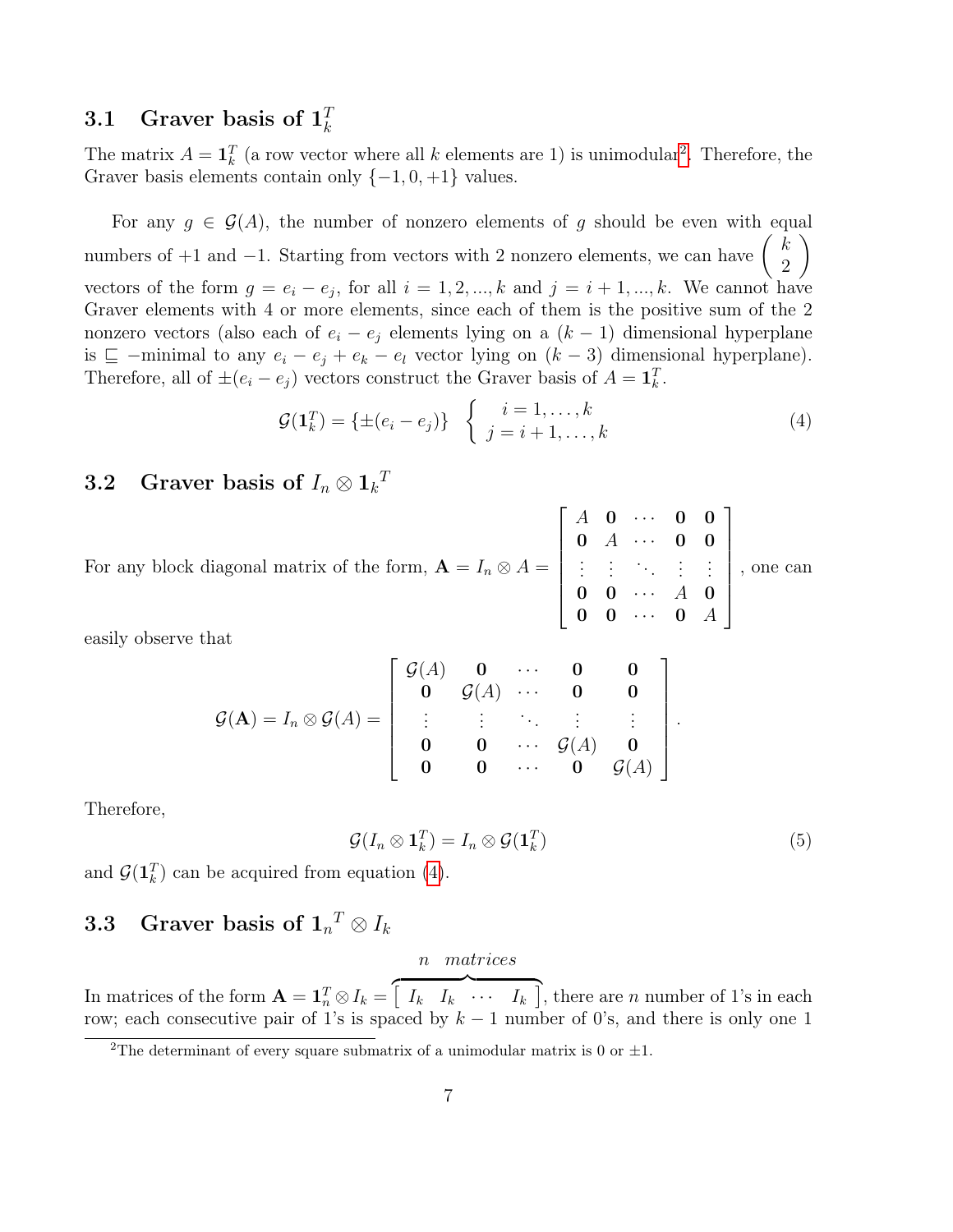<span id="page-7-4"></span>in each column. The Graver basis of each row, then, is the Graver basis of  $n$  multiple of 1's, but each adjacent pair of elements in it should be spaced apart by k elements. This has to repeat for all of the k rows. We can represent the k element spacing for all k rows by  $\otimes I_k$ . Therefore,

<span id="page-7-3"></span>
$$
\mathcal{G}(\mathbf{A}) = \mathcal{G}(\mathbf{1}_n^T) \otimes I_k \tag{6}
$$

and  $\mathcal{G}(1_n^T)$  is acquired from equation [\(4\)](#page-6-4).

#### <span id="page-7-0"></span> $\textbf{3.4} \quad \textbf{Graver basis of combination:} \ \left(\mathbf{1}_n^T \otimes I_k\right) \oplus \left(I_n \otimes \mathbf{1}_k^T\right)$  $_{k}^{T})$

This structured combination is called the generalized Lawrence configuration.

### <span id="page-7-1"></span>3.4.1 Generalized Lawrence configuration and  $n$ -fold product matrices

The Lawrence lifting of an  $m \times k$  matrix A is the enlarged matrix  $\Lambda(A) = \begin{bmatrix} I_k & I_k \\ A & \Omega \end{bmatrix}$  $A \quad \mathbf{0}$ 1 ∈  $\mathbb{Z}^{(k+m)\times 2k}$  where **0** is the  $m \times k$  matrix of all zeros and  $I_k$  is the  $k \times k$  identity matrix. The generalization of the Lawrence lifting is of the form

$$
\Lambda_n(A) = \left[ \begin{array}{cccccc} I_k & I_k & \cdots & I_k & I_k \\ A & \mathbf{0} & \cdots & \mathbf{0} & \mathbf{0} \\ \vdots & A & \cdots & \vdots & \vdots \\ \mathbf{0} & \vdots & \ddots & \mathbf{0} & \mathbf{0} \\ \mathbf{0} & \mathbf{0} & \cdots & A & \mathbf{0} \end{array} \right].
$$

Graver bases of  $\Lambda_n(A)$  are finite ([\[SS03\]](#page-24-5), [\[HS07\]](#page-23-7)). A slightly modified version of this called  $n$ -fold matrices [\[DLHOW08\]](#page-23-8) appears frequently in integer programming. The  $n$ -fold matrix appears in many applications including high dimensional transportation problems and packing problems. Our *n*-fold matrix is constructed of *ordered pair*  $I_k$ ,  $\mathbf{1}_k^T$  ( $\mathbf{A} = [I_k, \mathbf{1}_k^T]^n$ ). Given the Graver basis of fixed sized matrix  $A$ , there is a polynomial time algorithm that computes the Graver basis of the n-fold product matrix [\[Onn10\]](#page-24-0).

### <span id="page-7-2"></span>3.4.2 Systematic generation of Graver basis

If we had only the second term  $(I_n \otimes \mathbf{1}_k^T)$ , then based on equation [\(5\)](#page-6-5) the overall Graver basis would be the vector placement of each of k sized vectors of  $\mathcal{G}(\mathbf{1}_k^T)$  into n bricks. The addition of  $(\mathbf{1}_n^T \otimes I_k)$  block constrains the brick placement of those vectors, such that the sum of the placements should become zero. Keeping the vector placement aspect aside, we need to know which minimal and positive combination of elements of  $\mathcal{G}(\mathbf{1}_k^T)$  reduces to zero. This is equivalent to the Graver basis of  $\mathcal{G}(\mathbf{1}_k^T)$  in positive orthant, which is the Hilbert basis of  $\mathcal{G}(\mathbf{1}_k^T)$ . Therefore, we need to find the Hilbert basis of the Graver basis of  $\mathbf{1}_k^T$  and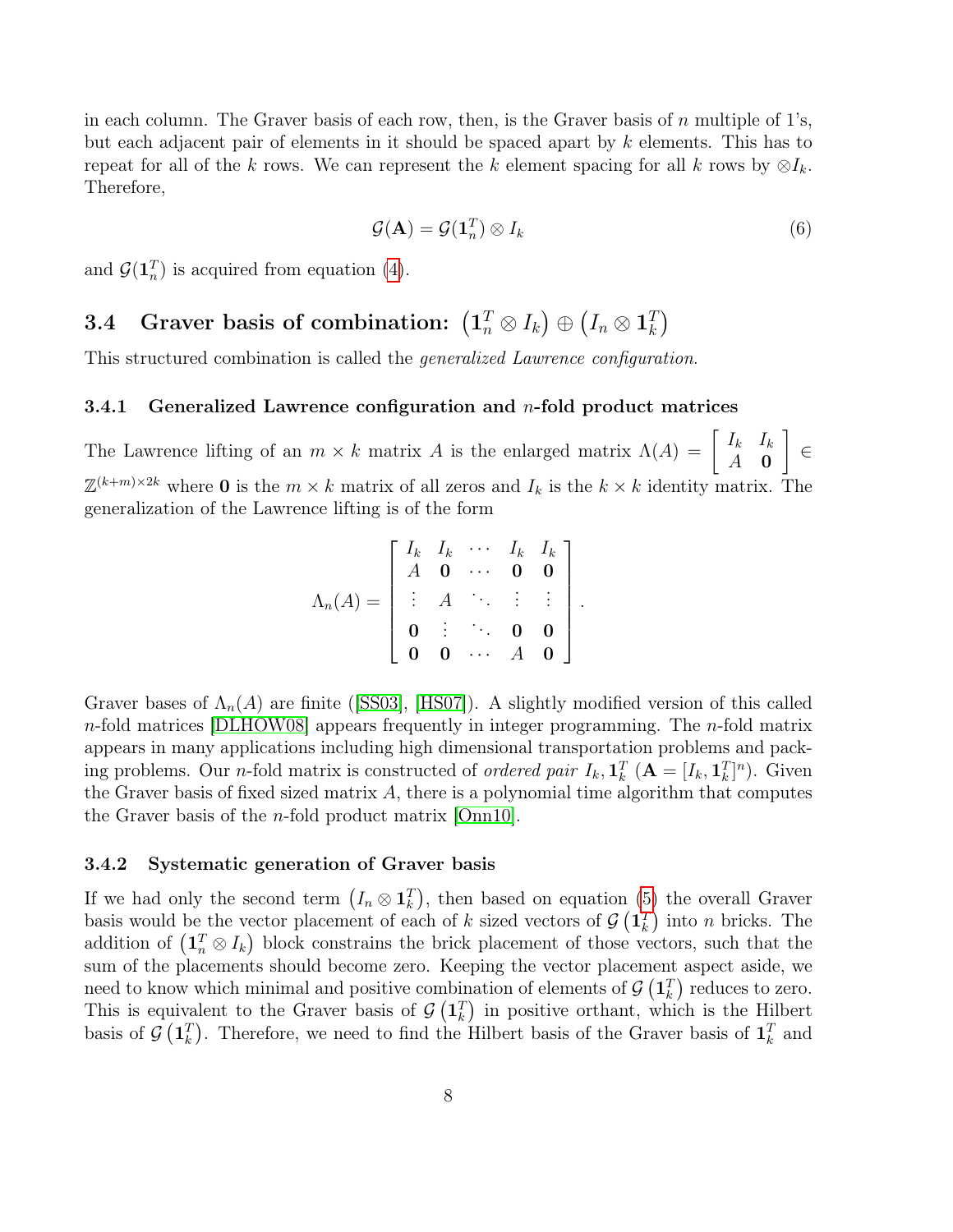<span id="page-8-2"></span>do the liftings (brick placements) based on it.

The following steps generate the Graver basis for  $(1_n^T \otimes I_k) \oplus (I_n \otimes 1_k^T)$ :

(1) Calculate the Hilbert basis of the Graver basis of  $A = \mathbf{1}_k^T$  (see [3.4.3\)](#page-8-0):

$$
\mathbf{H} = \mathcal{H}\left(\mathcal{G}\left(\mathbf{1}_k^T\right)\right). \tag{7}
$$

(2) Generate all t to  $n$  ( $t = 2, ..., k$ ) liftings of  $\mathcal{G}(\mathbf{1}_k^T)$  elements (bricks) based on Hilbert basis elements  $H$  and their variants (see [3.4.4\)](#page-8-1).

### <span id="page-8-0"></span> $\textbf{3.4.3} \quad \textbf{Hilbert basis of } \mathcal{G}\left(\mathbf{1}_k^T\right)$

One way to generate the Hilbert basis of  $\mathcal{G}(\mathbf{1}_k^T)$  is using a completion procedure such as the Pottier algorithm [\[Pot96\]](#page-24-2) and limiting it to the positive orthant. However, this method does not exploit the structure of  $\mathcal{G}(\mathbf{1}_k^T)$  elements.

As evident in equation [\(4\)](#page-6-4), the elements of  $\mathcal{G}(\mathbf{1}_k^T)$  consists of 2  $\int k$ 2  $\setminus$ vectors of size  $k$ , each containing one +1 and one −1 and  $(k-2)$  zeros  $(\{\pm (e_i - e_j)\})$ . We can model the matrix  $\mathcal{G}(\mathbf{1}_k^T)$  as the *incidence matrix* of a *bidirectional complete graph* having k nodes and  $k(k-1)$  directional edges (two back and forth directional edges between each node pair). It can be shown that the set of all basic (non-overlapping) directional cycles in this complete graph represents the Hilbert basis of  $\mathcal{G}(\mathbf{1}_k^T)$ .

Therefore, we have  $(2-1)!$   $\binom{k}{2}$ 2 f two-cycles,  $(3-1)!$   $\binom{k}{2}$ 3  $\setminus$ three-cycles (directional triangles),  $(4-1)!$   $\binom{k}{4}$ 4 four-cycles, ..., and finally  $(k-1)!$   $\binom{k}{k}$ k  $\setminus$ k-cycles. The sum of these basic directional cycles, which is the cardinality of Hilbert basis results in:

$$
Card\left(\mathcal{H}\left(\mathcal{G}(\mathbf{1}_k^T)\right)\right) = 1! \begin{pmatrix} k \\ 2 \end{pmatrix} + 2! \begin{pmatrix} k \\ 3 \end{pmatrix} + 3! \begin{pmatrix} k \\ 4 \end{pmatrix} + \cdots + (k-1)! \begin{pmatrix} k \\ k \end{pmatrix}.
$$
 (8)

One can thus construct each of the t-cycle indices of a k complete graph and add them up for  $t = 2, ..., k$ .

#### <span id="page-8-1"></span>3.4.4 Liftings and final Graver basis enumeration

Each of the Hilbert basis elements with t nonzero terms (corresponding to a directional  $t$ cycle), is a labeled construct, which creates  $t!$  different possibilities. For each such possibility, we have  $\begin{pmatrix} n \\ 1 \end{pmatrix}$ t  $\setminus$ different lifting choices (combinations), which creates Graver elements and their negatives (by symmetry). Therefore, the total enumeration of the size  $t$  Graver basis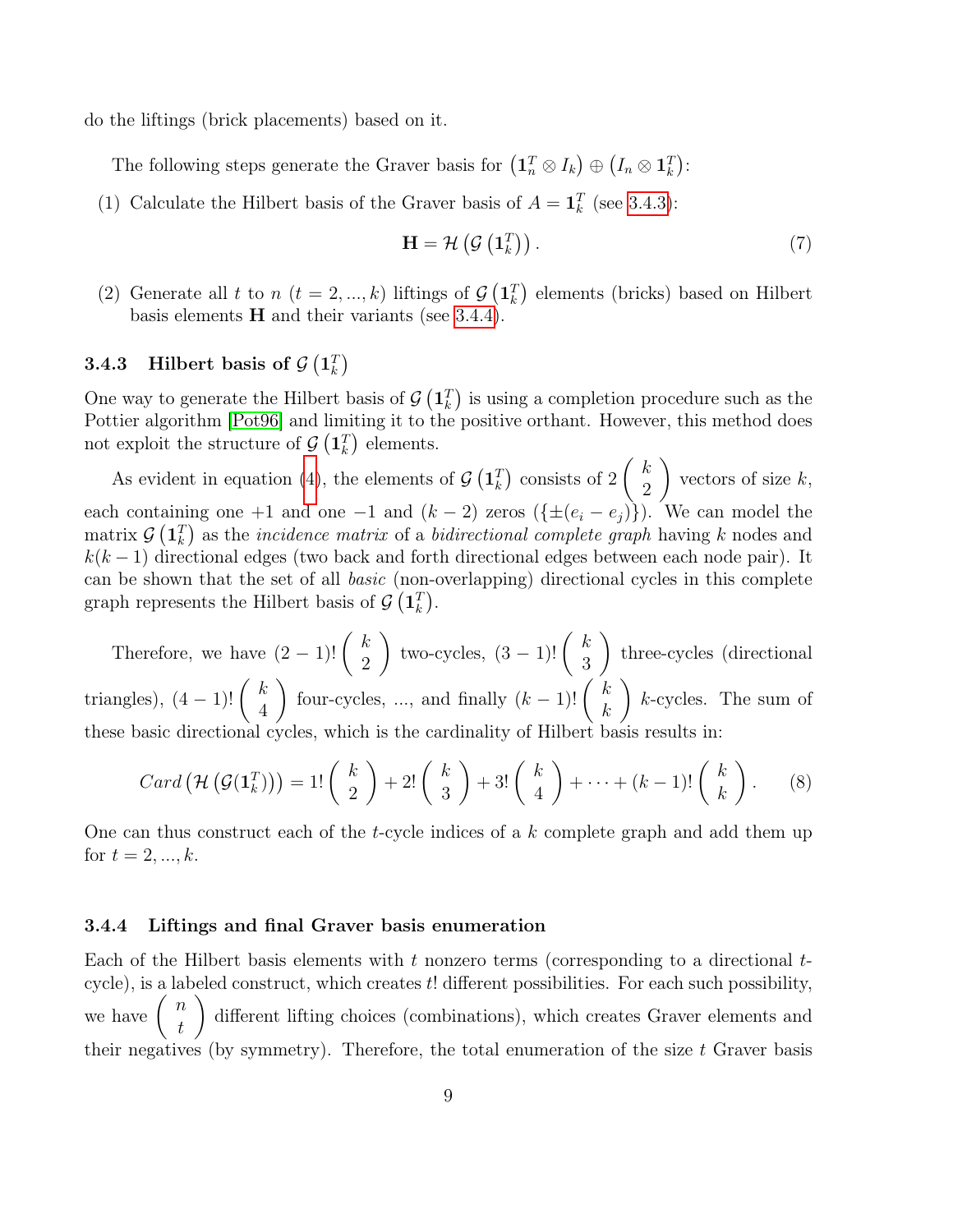will be  $\frac{t!}{2}$  $\left( n\right)$ t  $\setminus$ , excluding symmetries.

For each of the size 2 Hilbert basis elements  $\frac{2!}{2}$  $\left( n\right)$ 2  $\setminus$ different 2-brick liftings, for each of the size 3 elements  $\frac{3!}{2}$  $\binom{n}{n}$ 3 different 3-brick liftings, for each of the size 4 elements  $\frac{4!}{2}$  $\binom{n}{n}$ 4  $\setminus$ different 4-brick liftings, ..., and finally for each of the size k elements  $\frac{k!}{2}$  $\left( n\right)$ k  $\setminus$ different kbrick liftings. Combining the number of Hilbert basis elements in each size with all possible liftings, the total cardinality of the lifted Graver basis for matrix  $(1_n^T \otimes I_k) \oplus (I_n \otimes 1_k^T)$ becomes:

$$
Card(\mathcal{G}(\mathbf{A})) = 1! \frac{2!}{2} \binom{k}{2} \binom{n}{2} + 2! \frac{3!}{2} \binom{k}{3} \binom{n}{3} + 3! \frac{4!}{2} \binom{k}{4} \binom{n}{4} + \dots + (k-1)! \frac{k!}{2} \binom{k}{k} \binom{n}{k}.
$$

Compressing,

$$
Card(\mathcal{G}(\mathbf{A})) = \frac{1}{2} \sum_{t=2}^{k} \frac{P(k,t)}{t} P(n,t)
$$
\n(9)

where  $P$  is the permutation operator.

## <span id="page-9-0"></span>4 Computational Results

### <span id="page-9-1"></span>4.1 Algorithm

Algorithm 1 Graver Augmented Multi-seeded Algorithm (GAMA)

- 1: **inputs:** Matrix A, vector b, cost function  $f(x)$ , bounds [l, u], as in Equation [\(1\)](#page-3-1)
- 2: output: Global solution(s)  $x^*$ .
- 3: **initialize:** terminated solutions set,  $termSols = \{\emptyset\}.$
- 4: Using any Graver extraction Algorithm input: A, extract  $\mathcal{G}(A)$  (see section [3\)](#page-5-1)
- 5: Find multiple feasible solutions, satisfying  $l \leq x \leq u$  (subsec. Feasible Solutions)
- 6: for any feasible solution  $x = x_0$  do  $\sigma$   $\sigma$  (A) do

\n- \n
$$
x
$$
: **while**  $g \in \mathcal{G}(A)$  **do**\n
\n- \n $8$ : **if**  $l \leqslant (x + g) \leqslant u$  and  $f(x + g) < f(x)$  **then**\n
\n- \n $x = x + g$ \n
\n- \n $10$ : **end if**\n
\n- \n $11$ : **end while**\n
\n- \n $12$ : **termSols**  $\leftarrow (x, f(x))$ \n
\n- \n $13$ : **end for**\n
\n- \n $14$ : **return**  $x^* = \{x \mid f(x) = \min_f(\text{termSols})\}$ \n
\n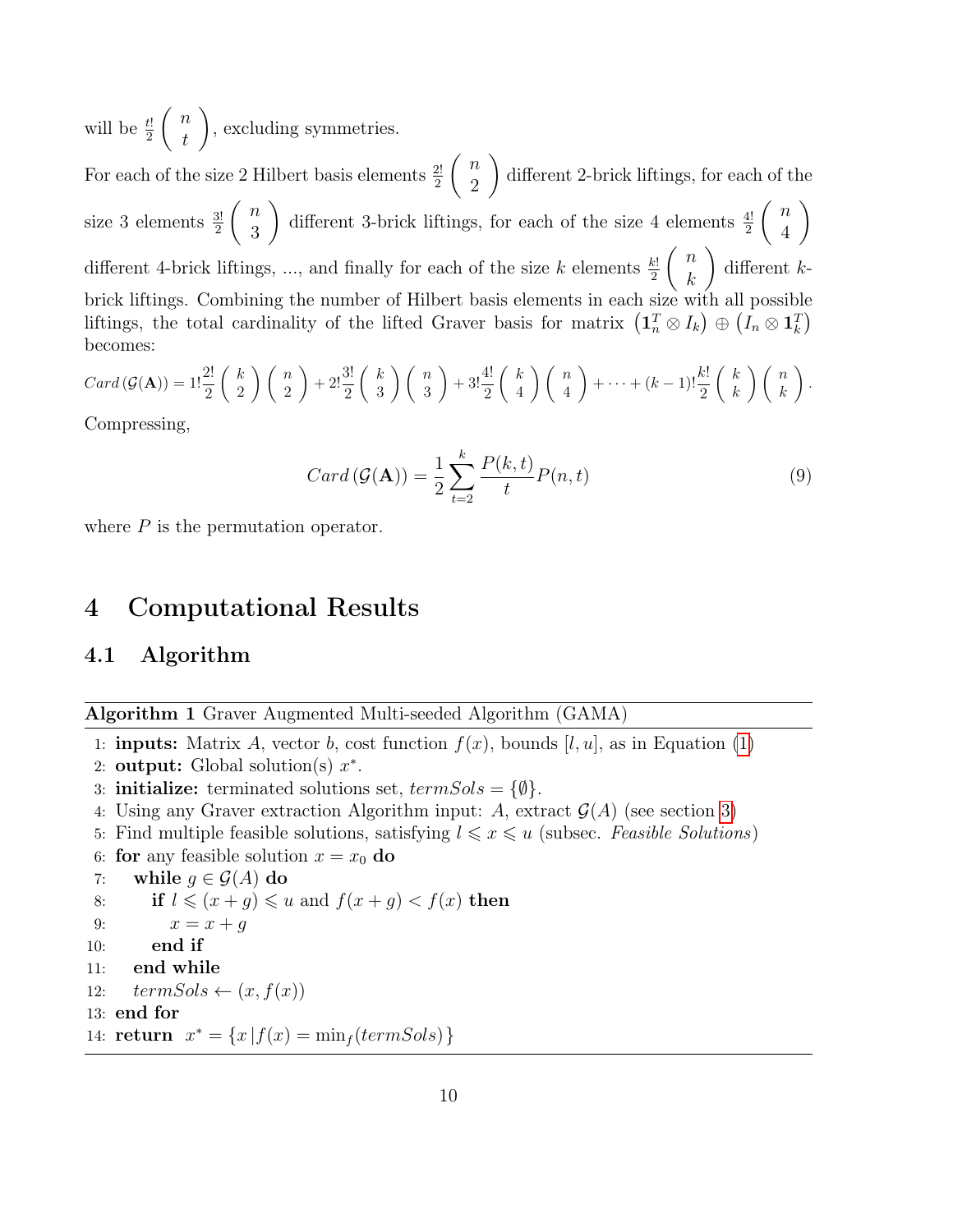### <span id="page-10-5"></span><span id="page-10-0"></span>4.2 Cardinality Boolean Quadratic Programs (CBQP)

Cardinality Boolean Quadratic Programming (CBQP) [\[LG17\]](#page-23-9) is of the form:

$$
(P1) \quad \min\left\{ \mathbf{c}^T \mathbf{x} + \mathbf{x}^T Q \mathbf{x} : \mathbf{1}_n^T \mathbf{x} = b \right\}
$$
\n<sup>(10)</sup>

where,  $\mathbf{x}^T = \begin{bmatrix} x_1 & x_2 & \dots & x_i & \dots & x_n \end{bmatrix}$ ,  $x_i \in \mathbb{Z}$ ,  $\mathbf{c} \in \mathbb{R}^n$ , and  $Q \in \mathbb{R}^{n \times n}$ . Note that Q is not necessarily a positive semidefinite matrix. Applications of this problem include edge-weighted graph problems [\[Bil05\]](#page-22-6) as well as facility location problems [\[BEHM06\]](#page-22-7).

### <span id="page-10-1"></span>4.2.1 Feasible solutions

The Graver basis of  $A = \mathbf{1}_n^T$  can be generated using equation [\(4\)](#page-6-4). To solve the problem using our multi seeded approach, we need to generate many  $(say l)$  uniformly distributed feasible solutions of the linear constraint  $\mathbf{1}_n^T x = b, b \leq n$ . The total number of solutions is  $\binom{n}{k}$ b  $\setminus$ , which can be large depending on the value of  $b$ . We generate only  $l$  uniformly distributed number of them as initial feasible solutions. Each of the  $l$  solutions is a size  $n$ vector with 1 placed in b locations with indices sampled uniformly at random from 1 to n (without replacement), and 0 placed in other locations.

### <span id="page-10-2"></span>4.2.2 CBQP results

All problems are also solved with the MIP solver of Gurobi<sup>®</sup> Optimizer (latest version, 8.1), for comparison purposes<sup>[3](#page-10-3)</sup>.

We have used CBQP instances<sup>[4](#page-10-4)</sup> generated by [\[LG17\]](#page-23-9). There are 30 CBQP instances of size  $n = 50$ . Setting the number of initial feasible points to be  $l = 50$ , our algorithm calculated the optimal solution for all 30 problems with an average time of  $t_{av} = 1.052 \text{sec}$ . In almost all cases, our method takes about about 1sec. This is attributable to the fact that each augmentation path in all cases has a similar number of augmentation steps. With  $\sqrt{ }$ 50 2  $\setminus$  $= 1225$  Graver basis elements, each augmentation path takes about 0.02sec to terminate.

Using the Gurobi solver, in 5 cases the problem was solved very quickly (in less than one second). At the other extreme, in 12 cases the problems were very hard and took between 100sec to 2525sec. In the remaining 13 cases, the problems were solved between 1s and 100s.The results are shown in Figure [2.](#page-11-0)

<span id="page-10-3"></span><sup>&</sup>lt;sup>3</sup>Installed on MATLAB R2014b using MacBookPro15,1: 6 Core 2.6 GHz Intel Core i7 processor, 32 GB 2400 MHz DDR4 RAM

<span id="page-10-4"></span><sup>4</sup>https://sites.google.com/site/cbqppaper/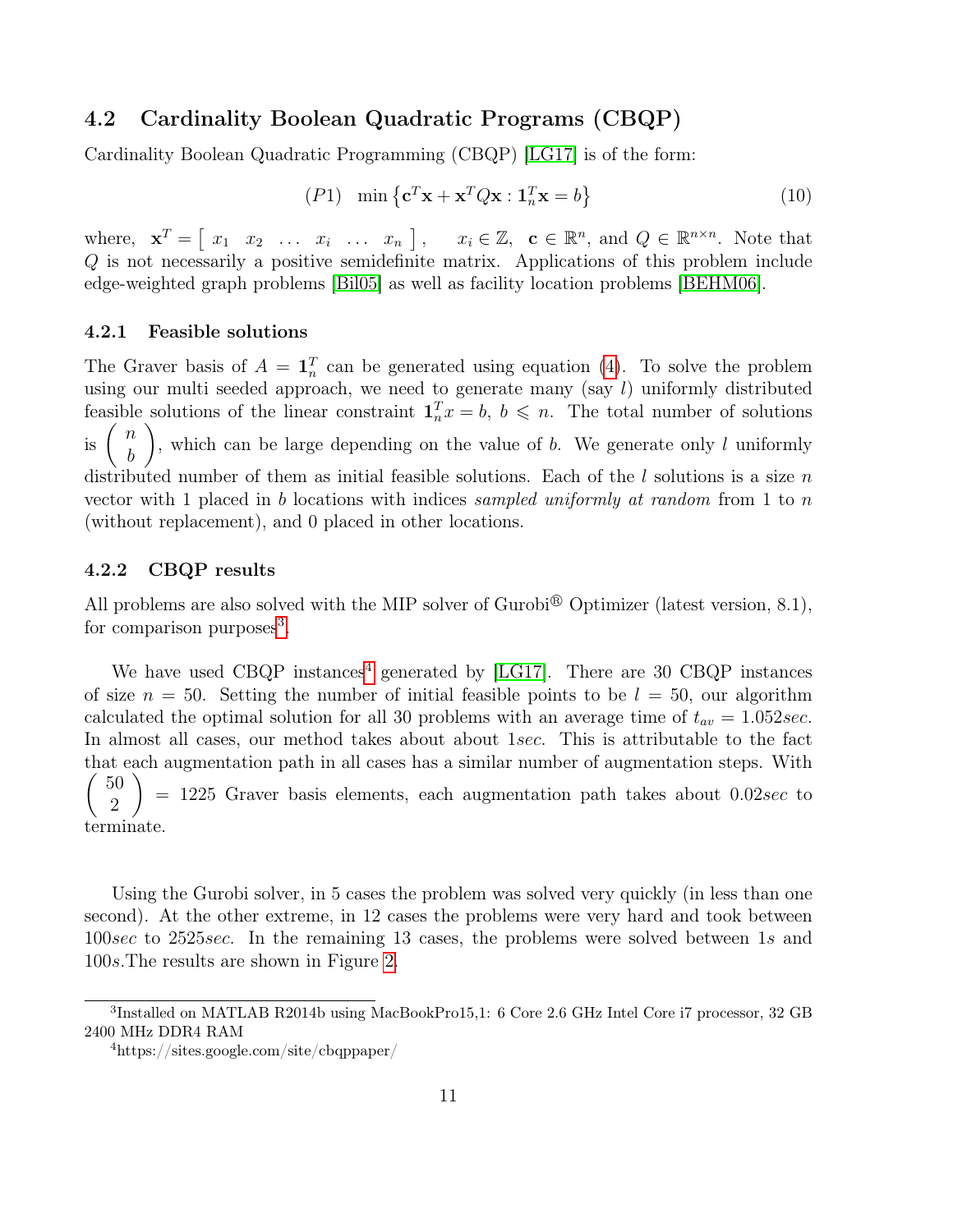<span id="page-11-0"></span>

Figure 2: Solving time of the 30 problem instances, GAMA 'o' vs. Gurobi '\*'

To summarize: our multi-seeded Graver based approach (GAMA) solved all 30 instances (containing convex, easy nonconvex, and hard nonconvex instances) in a total of 30.55 seconds; the same 30 instances took 3.96 hours for Gurobi. This is an average speedup of a factor of over 450 for all samples. If we compare the performance only on the 12 hard non-convex problems, we have a speedup of over 1000.

We want to understand when (and why) our approach does so much better when it does. We observed that the problem instances can be roughly categorized into three groups based on where all the augmentations ended up, beginning from the different starting feasible solutions.

- All initial feasible solutions terminated at one global solution (Figure [3\)](#page-12-0). This is the case when the objective function is convex<sup>[5](#page-11-1)</sup>.
- The number of different terminal values is low, and the global solution is the destination for a high percentage of the initial feasible points, as shown in Figure [4.](#page-12-1) We consider this the easier non-convex case.
- There are many different terminal values, and the global solution is obtained from a lower percentage of initial points, as shown in Figure [5.](#page-13-0) This is the harder non-convex case.

<span id="page-11-1"></span><sup>5</sup>Recall that we call the cost categories discussed in [2.2](#page-5-0) convex.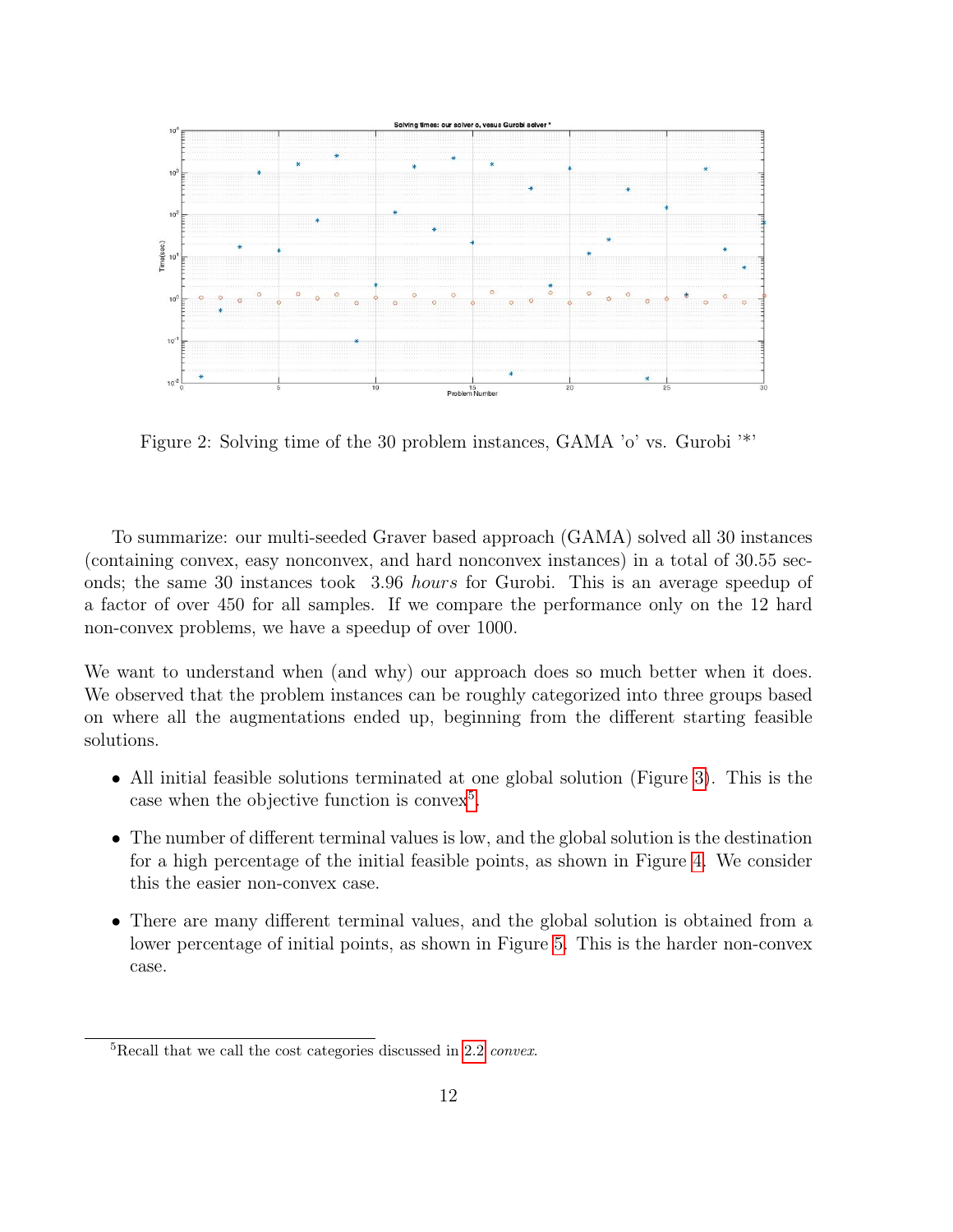<span id="page-12-0"></span>

<span id="page-12-1"></span>Figure 3: All initial feasible solutions result in one global solution (Convex objective function).



Figure 4: Initial feasible solutions converge into a limited number of terminal values (Non-Convex, but "easier").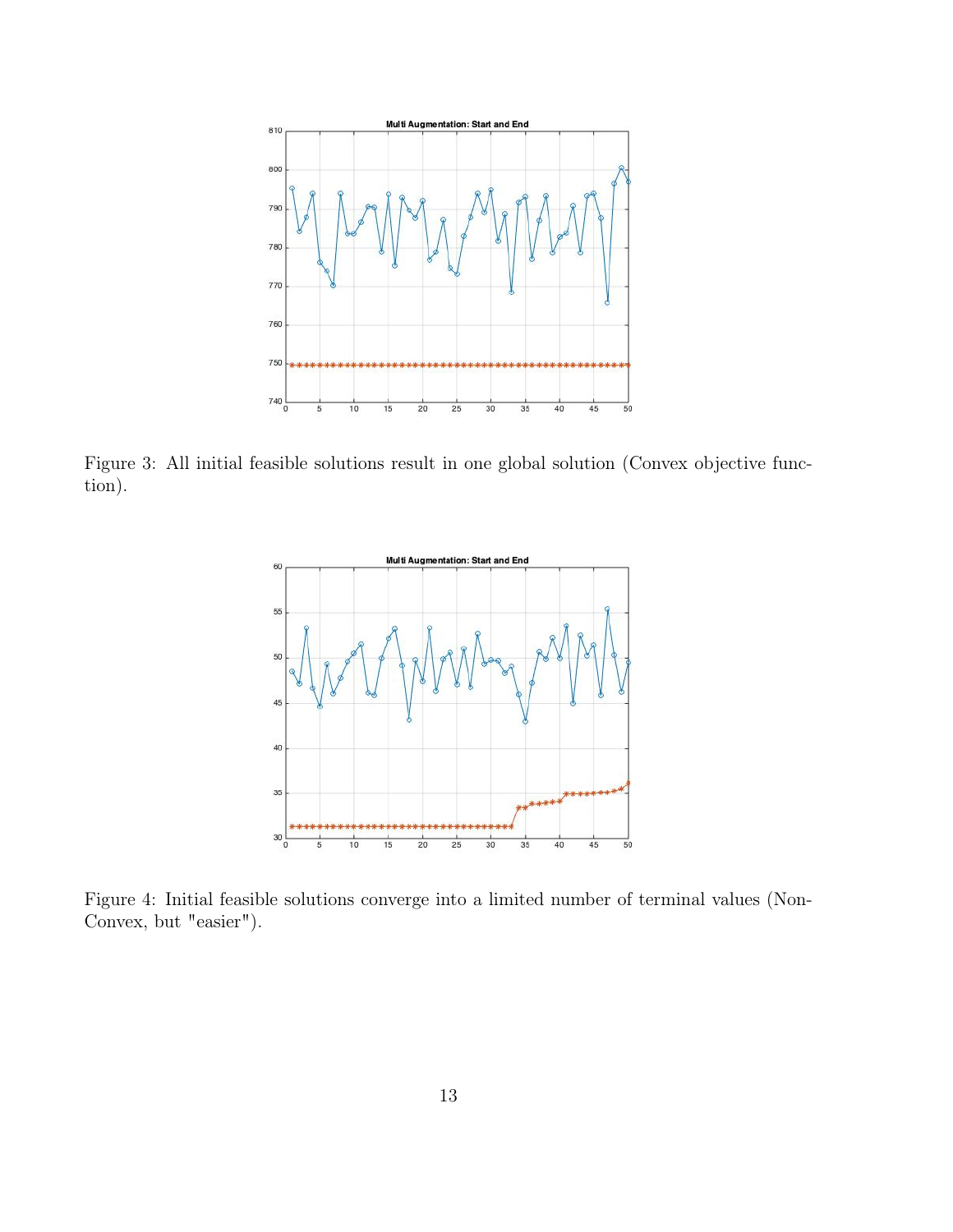<span id="page-13-0"></span>

Figure 5: Initial feasible solutions converge into a higher number of different terminal values (Non-Convex, "harder").

Interestingly, and perhaps not too surprisingly, the cases in the first category are among those that Gurobi could also solve very quickly. Instances in the second group were solved by Gurobi in good time (1-100 seconds), and the instances in the third group took much longer.

We also conducted some sensitivity analysis. Changing the value of b, the relative hardness of the second and third categories reversed for Gurobi, but it does not have much effect on the first category. For GAMA, the solving times for all categories are almost equal and independent of the hardness of  $Q$  or value of  $b$  and depend on the number of initial feasible solutions (seeds) l.

We further probed how the value of b affects the Gurobi performance. The problem samples that we mentioned earlier all had b values of either 10 or 40, which is equally  $(= 15)$ deviated from the center to the right or the left. From the Gurobi solver point of view, in almost all cases, switching the b value to the opposite side of the center, for easier problems makes the problem harder, and turns harder problems into easier ones (whereas in our solver all of the problems are solved in the same amount of time). Changing the b value from either 10 or 40 to the middle value (25) transforms the nonconvex problems and even some of the convex problems into extremely difficult; even after several hours, Gurobi was not able to solve any of them optimally (whereas our algorithm still solves them in about 1sec on average). We speculate that the reason for this degradation in Gurobi's performance is that as we move the value of b closer to the middle point, the total number of possible nodes in the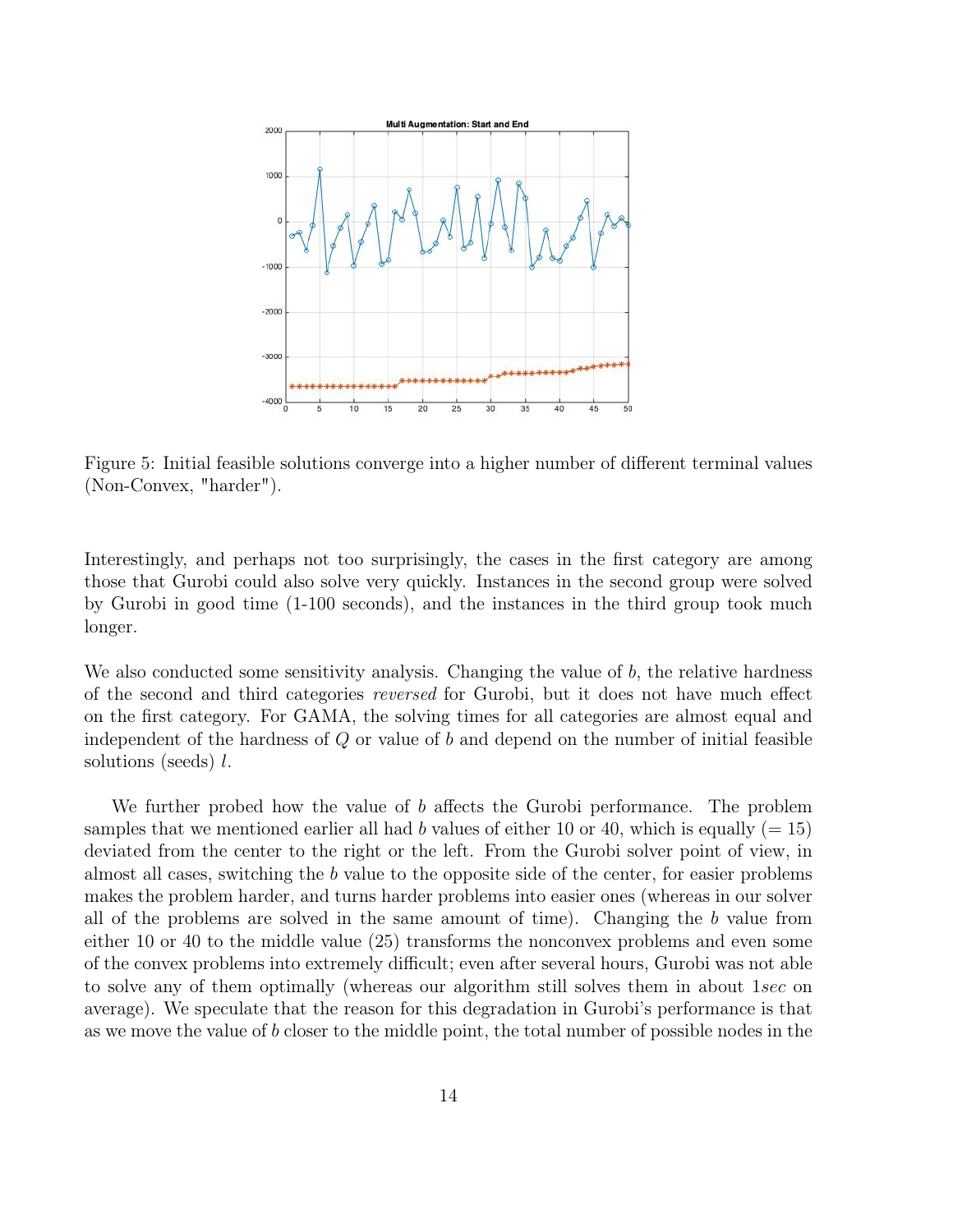<span id="page-14-4"></span>constraint polytope becomes maximum at  $b = n/2$ :  $max\begin{pmatrix} n \\ n \end{pmatrix}$ b  $\setminus$ =  $\begin{pmatrix} n \\ n \end{pmatrix}$  $n/2$  $\setminus$ Consequently, the number of degenerate solutions also increases. This is a hurdle for the Gurobi solver or other such solvers that return only one optimal solution, whereas our method returns all the degenerate solutions reached after augmentation terminations.

### <span id="page-14-0"></span>4.3 Quadratic Semi-Assignment Problems 1 (QSAP1)

Here we consider nonconvex nonlinear combinatorial problems with a quadratic term as the objective function and k separate *horizontal* cardinality constraints. Quadratic Semi-Assignment Problems (QSAP) have many applications [\[Pit09\]](#page-24-6). The problem is of the form:

$$
(P2) \quad \min\left\{ \mathbf{c}^T X + X^T Q X : \left( I_n \otimes \mathbf{1}_k^T \right) X = \mathbf{b} \right\}
$$
\n<sup>(11)</sup>

where  $\mathbf{b} \in \mathbb{Z}_+^n$  and  $\mathbf{x}_i^T = \begin{bmatrix} x_{i,1} & x_{i,2} & \cdots & x_{i,k} \end{bmatrix} \in \mathbb{B}^k$  is the  $k \times 1$  column vector depicting the  $i^{th}$  assignment (aka  $i^{th}$  brick) and

<span id="page-14-3"></span>
$$
X^T = \left[ \begin{array}{ccc} \mathbf{x}_1^T & \mathbf{x}_2^T & \cdots & \mathbf{x}_n^T \end{array} \right] \in \mathbb{B}^{kn} \tag{12}
$$

is the concatenation of all assignment vectors (bricks).

### <span id="page-14-1"></span>4.3.1 Feasible solutions

The Graver basis of  $A = I_n \otimes \mathbf{1}_k^T$  can be generated using equation [\(5\)](#page-6-5). To solve the problem using our multi seeded approach, we need to generate many (assume  $l$ ) uniformly distributed feasible solutions of the linear constraint  $(I_n \otimes \mathbf{1}_k^T) x = \mathbf{b}, b_i \leq n$ . The total number of solutions is  $\prod_{i=1}^{n} \begin{pmatrix} k \\ b_i \end{pmatrix}$  $b_i$  $\setminus$ , which can be very large. As before, we want to generate only l uniformly distributed number of them as initial feasible solutions. This is done in two stages:

- For each of the l solutions, that has n sections (bricks), we randomly choose a section among n, then generate a size k vector with 1 placed in  $b_i$  locations with indices sampled uniformly at random from 1 to k (without replacement), and 0 placed in other locations.
- We uplift this solution to randomly chosen section  $i$ , in an  $nk$  size (initially set to zero) vector.

### <span id="page-14-2"></span>4.3.2 QSAP1 results

We have three batches of tests.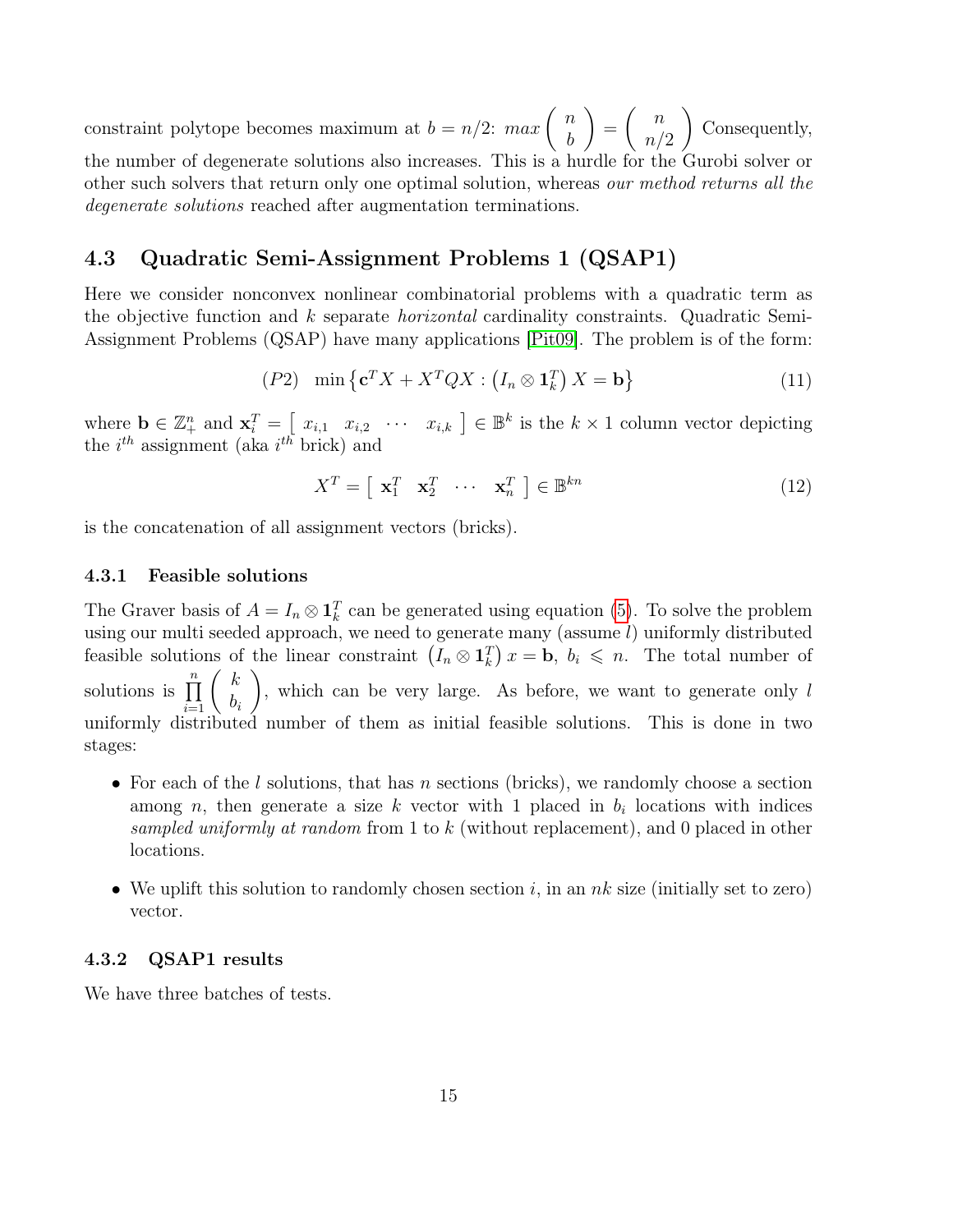- We generated 10 QSAP problem instances<sup>[6](#page-15-0)</sup> of size  $k \times n = 30 \times 10 = 300$ . Considering the number of initial feasible points to be  $l = 100$ , our algorithm solves all problems with an average time of  $t_{av} = 7.148 \text{sec}$ .
- We increased the size of the 10 QSAP problems to  $k \times n = 30 \times 30 = 900$ , and our algorithm solved them with an average time of  $t_{av} = 132.5sec = 2.2min$ . The same sets of problems (sizes 300 and 900) were passed to the Gurobi MIP solver and none were solved after more than 8 hours.
- We used a set of problem instances with various sizes from small to large, from the CMU QSAP problem instance generator. This set consists of 17 problem instances of  $\{(k \times n)\}\)$  sizes:

 $\int 3 \times 12$  $\frac{36}{ }$  $3 \times 15$  $\frac{1}{45}$  $3 \times 18$  $\frac{1}{54}$  $3 \times 20$  $\overline{60}$  $4 \times 15$  $\overline{60}$  $5 \times 18$  $\frac{30}{20}$  $6 \times 18$  $\overline{108}$  $6 \times 20$  $\overline{120}$  $5 \times 25$  $\frac{125}{25}$  $4 \times 35$  $\frac{140}{}$  $5 \times 30$  $\overline{150}$  $6 \times 25$  $\overline{150}$  $7 \times 25$  $\overline{175}$  $6 \times 35$  $\frac{210}{210}$  $7 \times 30$  $\frac{210}{210}$  $8 \times 30$  $\frac{240}{240}$  $8 \times 35$  $\left\{\frac{8\times35}{280}\right\}$ 

Here we chose the number of starting feasible points equal to the size of the problem  $l = k \times n$ . The results are shown in Figure [6.](#page-15-1)

<span id="page-15-1"></span>

Figure 6: Solving time of various size QSAP1 problem instances: GAMA 'o' vs. Gurobi '\*'

#### GAMA optimally solved all 17 samples in

 $(0.03034 \t0.0521 \t0.07652 \t0.1248 \t0.1007 \t0.4394 \t0.929 \t1.251 \t1.186 \t1.578 \t1.983 \t2.227 \t3.898 \t6.288 \t6.329 \t10.63 \t17.97)$ 

<span id="page-15-0"></span><sup>6</sup>We used the QSAP problem instance generator provided by D.E. Bernal.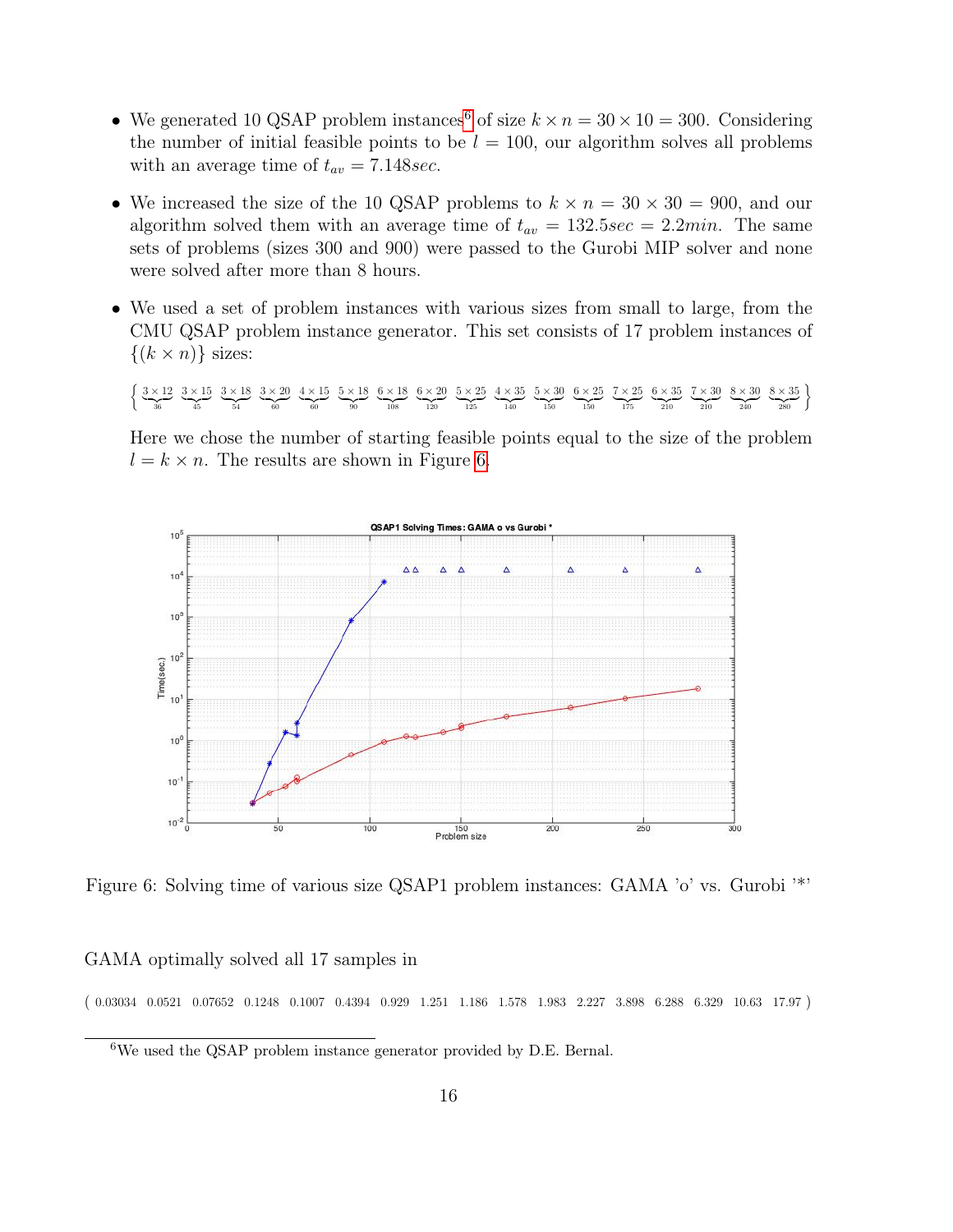<span id="page-16-1"></span>seconds, in a total of 55.1sec, with an average time of  $t_{av} = 3.2407$  sec. The Gurobi solver, on the other hand, could only finish seven of them in (0.02898 0.2686 1.585 1.323 2.629 831.3 7297.0) seconds. The other 10 instances could not be solved, and after 4 *hours* for each instance, the Gurobi solver was terminated. On the largest size that Gurobi could solve, the  $7<sup>th</sup>$  problem instance, GAMA had a 7850+ factor speedup.

An observation that we can have from Figure [6](#page-15-1) is that, for problems of a similar complexity level (roughly like our problem instances in QSAP1), a linear increase in the problem size results in a linear increase in the *logarithm* of solution time, which means an exponential increase in time for both GAMA and Gurobi. As can be seen quite clearly, however, the slope of Gurobi's line is much higher than that of GAMA.

It is well known that the total Gurobi time, like that of many best-in-class exact MIP solvers, consists of separate phases: After finding a feasible solution, they enter the phase of branch-and-bound search and improving the incumbent solution, and then switch into the phase of *proving* optimality<sup>[7](#page-16-0)</sup> [\[BHK18\]](#page-22-8). (The solver may switch back and forth between *im*proving and proving phases dynamically to minimize the overall time of the solving process.) To make our comparisons on more equal footing, therefore, we also evaluated the quality of solutions acquired by Gurobi (before spending time on proving optimality). To do this, we set the Gurobi's timelimit parameter to three times the average GAMA solving time  $(3 \times t_{av})$ . We find that for small sized QSAP1 problems the results match the optimal, but for larger sizes the solution obtained within this time limit degrades rapidly (Figure [7\)](#page-17-2). Consequently, we believe that GAMA finds better solutions faster as the problem size increases.

<span id="page-16-0"></span><sup>&</sup>lt;sup>7</sup>Recall that in GAMA, assuming that we have at least one feasible solution in the deepest convex region, the termination of Graver augmentation path is a proof of the solution optimality.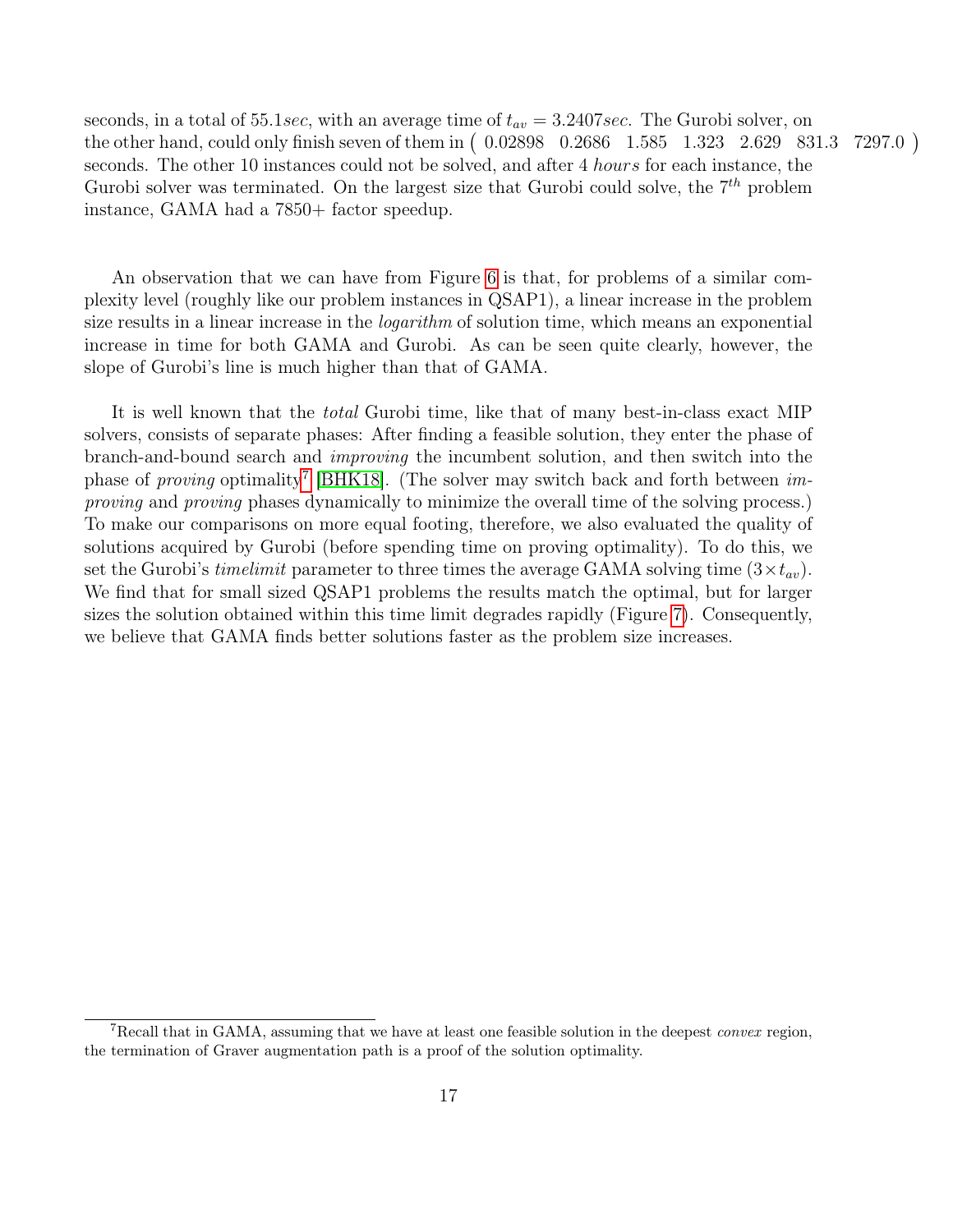<span id="page-17-4"></span><span id="page-17-2"></span>

Figure 7: Cost values vs. size of time limited Gurobi '\*' and GAMA 'o'.

### <span id="page-17-0"></span>4.4 Quadratic Semi-Assignment Problems 2 (QSAP2)

Here we solve the nonconvex nonlinear combinatorial problem with a quadratic term as the objective function and n separate vertical cardinality constraints. Quadratic Semi-Assignment Problems 2 (QSAP2) [\[Pit09\]](#page-24-6) is of the form:

<span id="page-17-3"></span>
$$
(P3)\quad \min\left\{ \mathbf{c}^T X + X^T Q X : \left(\mathbf{1}_n^T \otimes I_k\right) X = \mathbf{b} \right\}
$$
\n<sup>(13)</sup>

where  $\mathbf{b} \in \mathbb{Z}_+^k$  and similarly  $\mathbf{x}_i^T = \begin{bmatrix} x_{i,1} & x_{i,2} & \cdots & x_{i,k} \end{bmatrix} \in \mathbb{B}^k$  is the  $k \times 1$  column vector depicting  $i^{th}$  assignment (aka  $i^{th}$  brick) and  $X^T = \begin{bmatrix} \mathbf{x}_1^T & \mathbf{x}_2^T & \cdots & \mathbf{x}_n^T \end{bmatrix} \in \mathbb{B}^{kn}$  is concatenation of all assignment vectors (bricks).

#### <span id="page-17-1"></span>4.4.1 Feasible solutions

The Graver basis of  $A = \mathbf{1}_n^T \otimes I_k$  can be generated using equation [\(6\)](#page-7-3). To solve the problem using our multi seeded approach, we generate many (assume  $l$ ) uniformly distributed feasible solutions of the linear constraint  $(\mathbf{1}_n^T \otimes I_k) X = \mathbf{b}, b_i \leq n$ . The total number of solutions is  $\prod_{i=1}^k$  ( n  $b_i$  $\setminus$ , which can be very large. We generate a much smaller number,  $l$ , uniformly distributed initial feasible solutions. As before, this is done in two stages. For each of the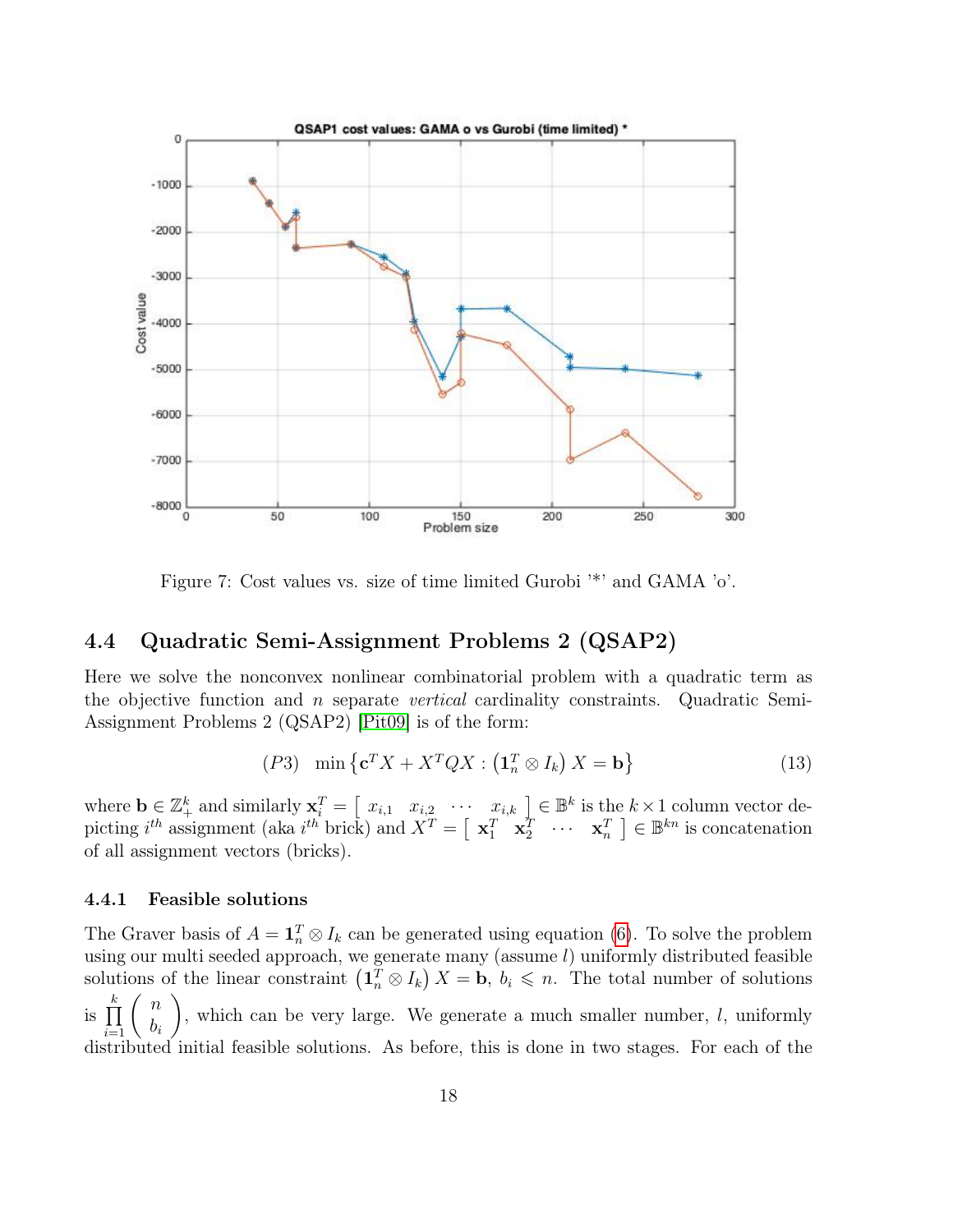l solutions, that has k subsections, we initially randomly choose a section among  $k$ , then generate a size *n* vector with 1 placed in  $b_i$  locations with indices sampled uniformly at random from 1 to n (without replacement), and 0 placed in other locations. Next, we spread the solutions element  $k$  apart by  $k$  elements for each random subsection  $i$ , and place them in an  $nk$  size (initially set to zero) vector.

### <span id="page-18-0"></span>4.4.2 QSAP2 results

We retained the  $Q's$  from QSAP1 instances, and using the same  $k$  and  $n$ , we generated  $A$ and b based on QSAP2 formulation, equation [\(13\)](#page-17-3).

The same set of 17 problem instances shown in section [4.3.2](#page-14-2) is used in our testing. GAMA solved all of them with times that ranged from 0.208sec. to 81.53sec. Gurobi solved 13 of the 17 instances. The other 4 instances could not be solved in 4 hours. The results are shown in Figure [8.](#page-18-1) The last four instances not completed by Gurobi after 4 hours each, are shown by  $\Delta$  at the 4 hour border time. In the largest instance that Gurobi did solve (in 3.72 hours), our method is 650 times faster.

<span id="page-18-1"></span>

Figure 8: Solving time of various size QSAP2 problem instances: GAMA 'o' vs. Gurobi '\*'

As before, the linear dependency between the logarithm of time versus problem size exists here as well, with almost similar slope differences between GAMA and Gurobi. A difference is that, here in QSAP2, the initial crossing point is on higher problem sizes than in QSAP1, indicating that for a much larger range of smaller problems Gurobi is faster, but as the size increases, GAMA outperforms significantly.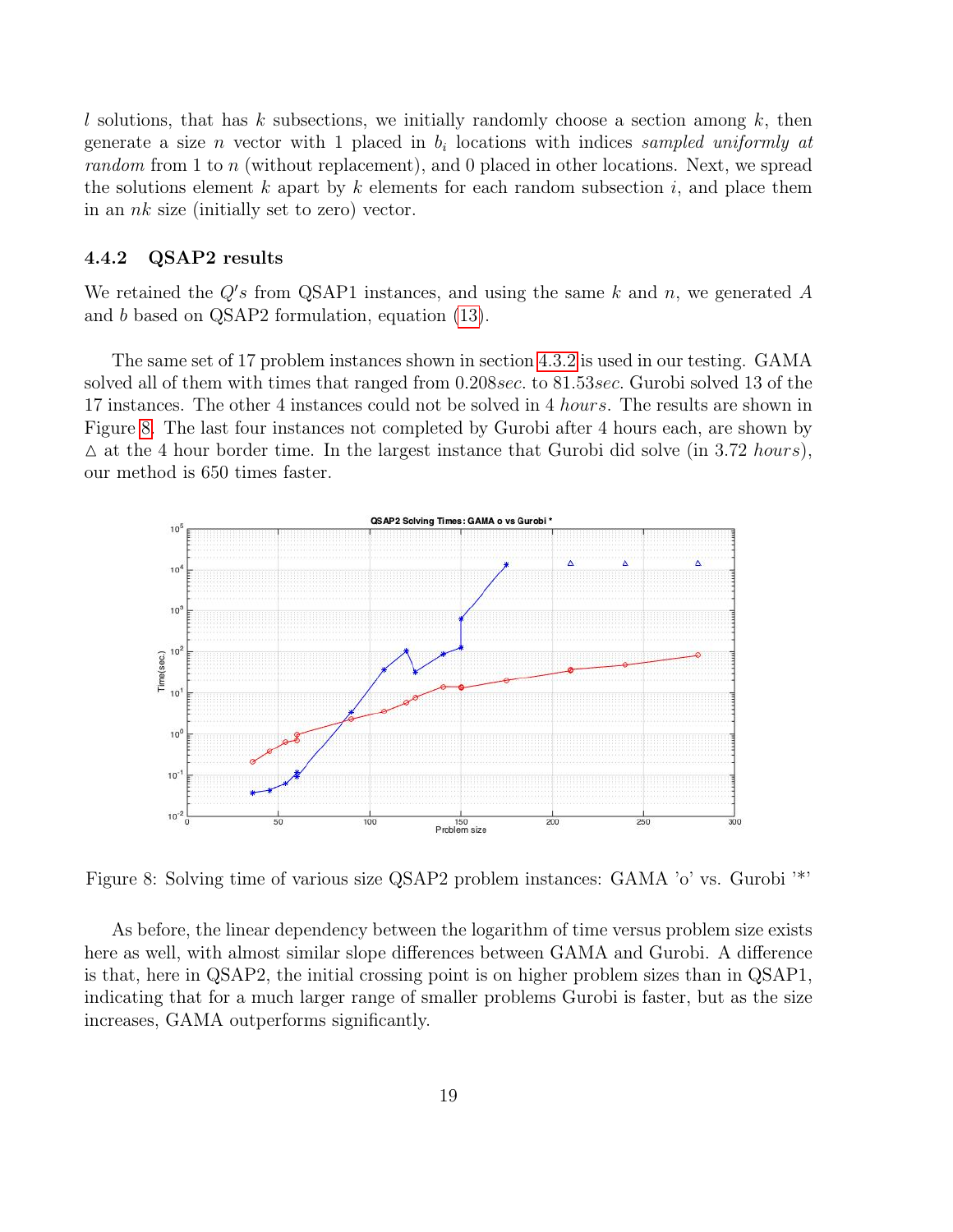### <span id="page-19-0"></span>4.5 Quadratic Assignment Problem (QAP)

Here we solve the nonconvex nonlinear combinatorial problem with a quadratic term as the objective function and  $k$  separate horizontal cardinality constraints in addition to  $n$  separate vertical cardinality constraints. The Quadratic Assignment Problems (QAP) is of the form:

$$
(P4) \quad \min\left\{ \mathbf{c}^T X + X^T Q X : \left( \left( \mathbf{1}_n^T \otimes I_k \right) \oplus \left( I_n \otimes \mathbf{1}_k^T \right) \right) X = \mathbf{b} \right\},\tag{14}
$$

where  $\mathbf{b} \in \mathbb{Z}_+^{k+n}$  and, similarly,  $\mathbf{x}_i^T = \begin{bmatrix} x_{i,1} & x_{i,2} & \cdots & x_{i,k} \end{bmatrix} \in \mathbb{B}^k$  is the  $k \times 1$  column vector depicting the  $i^{th}$  assignment (aka  $i^{th}$  brick) and  $X^T = \begin{bmatrix} x_1^T & x_2^T & \cdots & x_n^T \end{bmatrix} \in \mathbb{B}^{kn}$  is the concatenation of all assignment vectors (bricks).

#### <span id="page-19-1"></span>4.5.1 Connection to Random Binary Matrices

The Graver basis of  $A = (\mathbf{1}_k^T \otimes I_n) \oplus (I_k \otimes \mathbf{1}_n^T)$  can be generated by the procedure described in subsection [\(3.4.2\)](#page-7-2).

Calculation of randomly generated feasible solutions of  $AX = b$  constraints for QAP problem categories is not as straightforward as in the previous cases. We connect this problem to random binary matrix theory and observe that some known algorithms in that area can be adapted. Additionally, we propose a novel approach – also based on the Graver basis (Null basis can also be used) – that not only helps us find random feasible solutions for QAP, but can also be applied to study random binary matrices as well.

We rearrange the main vector X defined in equation [\(12\)](#page-14-3), such that n size k sub-vectors  $\mathbf{x}_i$ become columns of a  $k \times n$  matrix  $X_M$ :

$$
X_M = \left[ \begin{array}{ccc} \mathbf{x}_1 & \mathbf{x}_2 & \cdots & \mathbf{x}_n \end{array} \right] \in \mathbb{B}^{k \times n} \tag{15}
$$

where  $X = vec(X_M)$ , and vec is the vectorization<sup>[8](#page-19-2)</sup> operator. Thus, the QAP constraint

$$
\left(\left(\mathbf{1}_{n}^{T} \otimes I_{k}\right) \oplus \left(I_{n} \otimes \mathbf{1}_{k}^{T}\right)\right) X = \mathbf{b}
$$

becomes

$$
\begin{cases} X_M \mathbf{1}_n = r \\ \mathbf{1}_k^T X_M = c^T \end{cases}, \quad \begin{bmatrix} r \\ c \end{bmatrix} = \mathbf{b},
$$

which states that row sum  $(r)$  and column sum  $(c)$  of matrix  $X_M$  should be fixed. This then helps create b.

The problem of finding random feasible solutions of QAP problems becomes the problem of generating random binary matrices with fixed row sum and column sum, also known as

<span id="page-19-2"></span>
$$
{}^{8}vec(X_M) = \sum_{i=1}^{n} e_i \otimes Xe_i
$$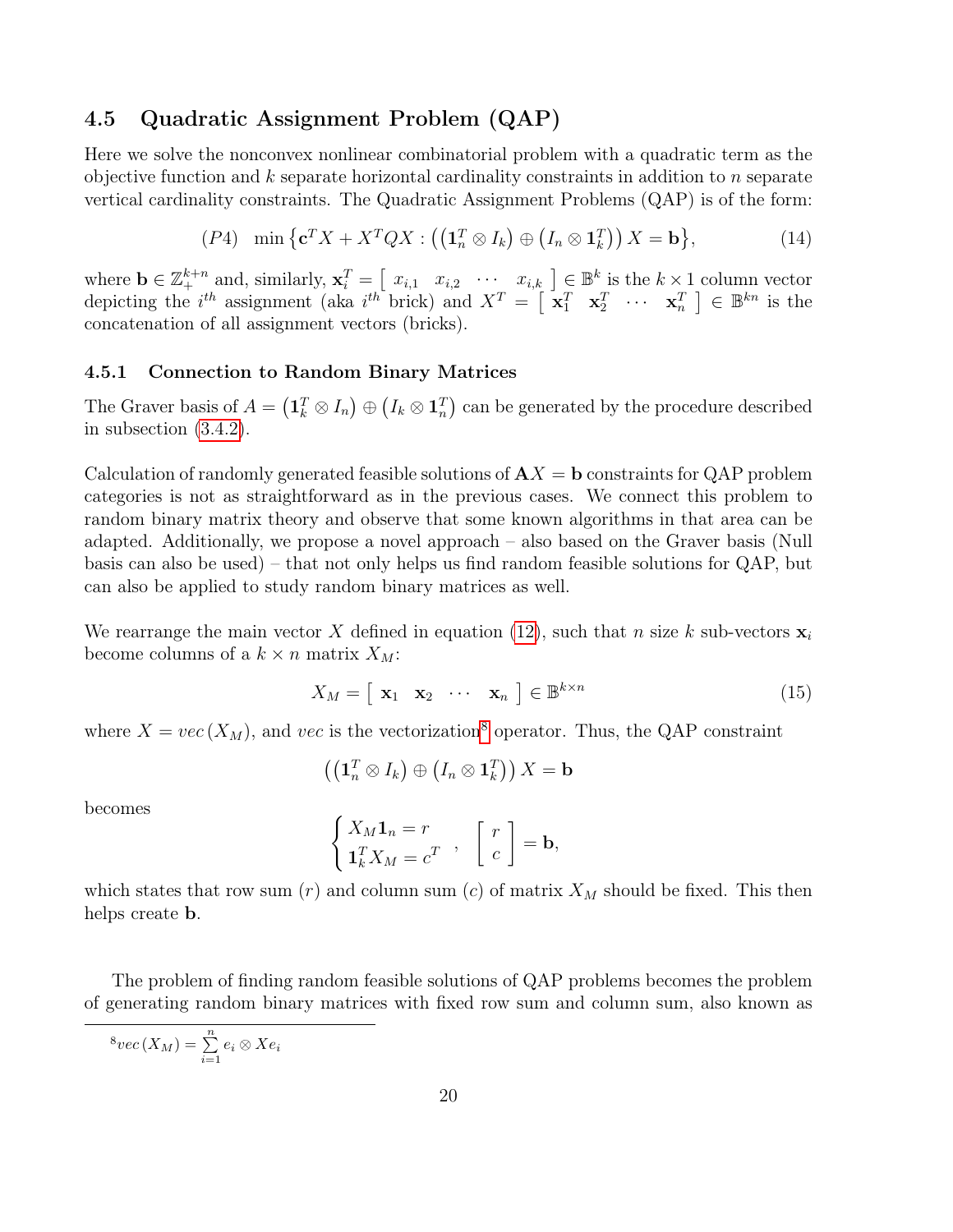<span id="page-20-3"></span>doubly stochastic binary matrices. This problem is addressed in the literature<sup>[9](#page-20-2)</sup>, and several known algorithms tackle it. Rycer [\[Ryc60\]](#page-24-7) was the first to study such matrices. Some combinatorial properties of Rycer matrices were studied in [\[Bru80\]](#page-23-10) by connecting them to bipartite matrices and hyper-graphs. Enumeration of binary matrices with known row and column sum is also studied [\[WZ98\]](#page-24-8). The *Curveball* algorithm (or its reincarnation  $\text{SNB+14}$ ]) is known to be a fast method that creates uniform random samples [\[Car15\]](#page-23-11) of binary matrices with fixed row and column sums. Other approaches for exact counting and sampling of binary matrices with specified sums based on dynamic programming have been devised [\[MH13\]](#page-24-10).

### <span id="page-20-0"></span>4.5.2 Feasible solutions: A novel Graver basis approach

Here we describe a novel approach that we have used to find a random distribution of binary matrices, coincidentally based on the Graver basis. Similar to the swap in the Curveball algorithm (and some other algorithms), we start with one single solution and add a randomly chosen Graver element to it (while checking for lower bound 0 and upper bound 1 on all terms) and repeat this a randomly chosen number of times, to reach the next feasible solution. Repeating this procedure, again and again, generates more feasible solutions. That is, let  $X_0$  be the initial feasible solution and  $Card(\mathcal{G}(A))=N$ . We select from 1...N a random number  $(n_r)$ , then chose  $n_r$  random indices from 1...N, add them to  $X_0$  to reach to the  $X_1$ , and repeat.

### <span id="page-20-1"></span>4.5.3 QAP results

The constraint matrix  $\bf{A}$  is generated based on the QAP. Values for  $\bf{b}$  are generated by initially generating a random  $k \times n$  binary matrix and using its row sum and column sum accordingly, to guarantee feasibility such that the sum of column vectors equals the sum of row vectors. The same set of 17 problem instances described in section [4.3.2](#page-14-2) is used.

GAMA solved all 17 instances with times ranging from 0.1144sec. to 212.86sec. Gurobi solved 7 of them, and could not solve the other 10 even after 10 *hours* for each. Results are shown in Figure [9.](#page-21-0) The instances not completed by Gurobi after 10 hours are shown by  $\Delta$ at the 10 hour border time. In the largest instance that Gurobi solved in under 10 hours (problem size 108 in 9.6 hours), GAMA (7.8sec.) is 4407 times faster.

<span id="page-20-2"></span><sup>9</sup>Sampling of zero one matrices has many applications in statistical analysis of many fields of study including co-occurrence matrices in evolutionary studies and ecology, multivariate binary time series, affiliation matrices in sociology, and item response analysis in psycho-metrics.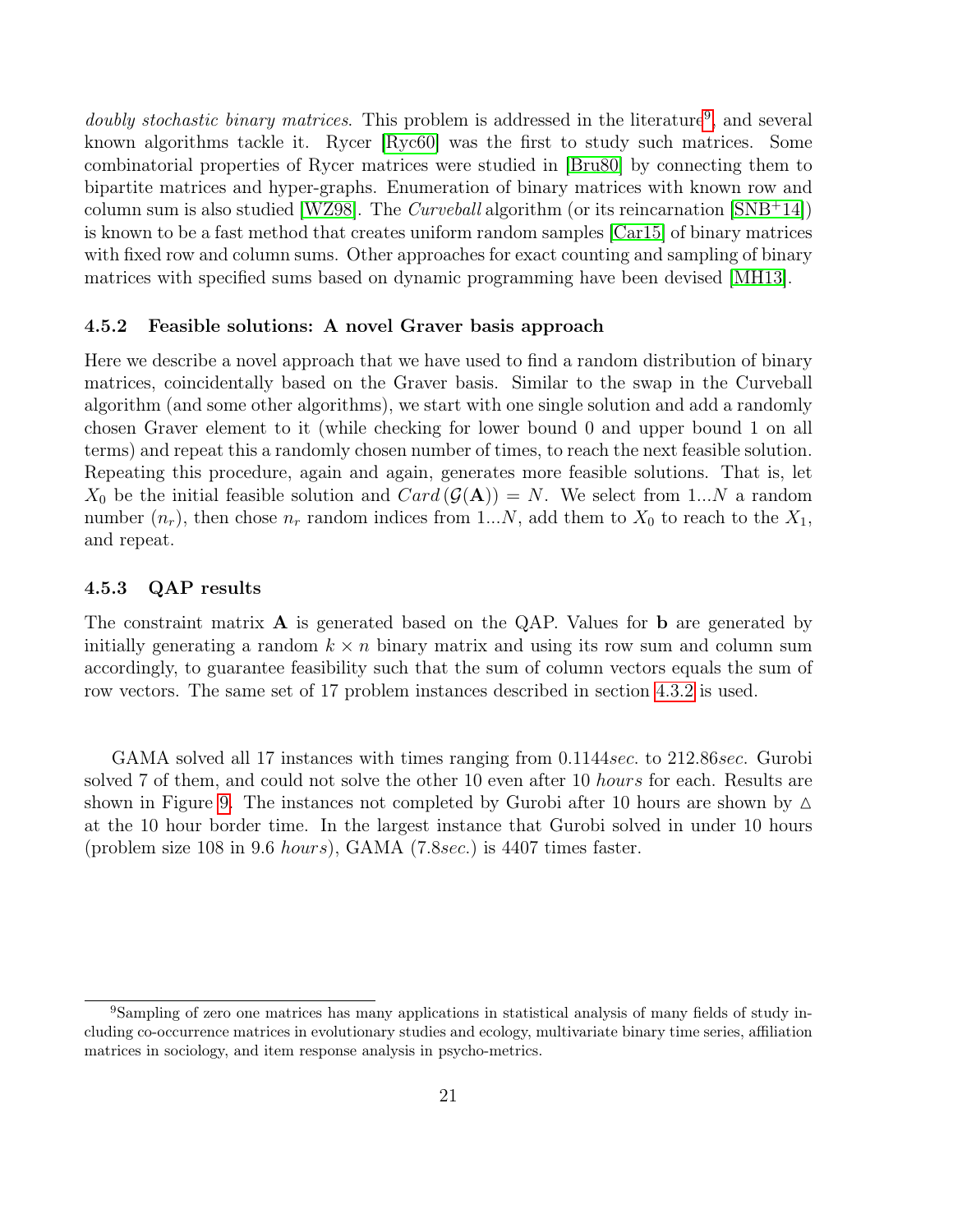<span id="page-21-1"></span><span id="page-21-0"></span>

Figure 9: Solving time of various size QAP problem instances: GAMA 'o' vs. Gurobi '\*'

As can be seen in Figure [9,](#page-21-0) the same linear dependency between logarithm of time versus problem size exists here. Gurobi could solve small sized QAP problem instances faster than GAMA, but the slope is much higher than before, due to tighter double (row and column) constraints.

Further speedup of GAMA is possible. A study of Graver bases elements that are used in the augmentation paths indicates that the majority of bases that cause cost reduction are from basis elements that are the result of lower brick number liftings ( $t = 2 \sim 4$ ). In other words, the higher t-cycle equivalents of the Hilbert basis are not used frequently. In cases when k and n are both large, thus the number of Graver basis elements is large, instead of generating all the liftings of a Graver set, we generate only liftings with a lower number of bricks and created a fixed Graver basis repository, randomly generated elements from the higher size liftings during augmentation, and used them on the fly. This procedure and similar modification of it limits the memory requirements substantially. It is important to note that this selective random generation is possible only when we systematically create the Graver basis like we do, which is not the approach using a completion procedure such as the Pottier algorithm [\[Pot96\]](#page-24-2).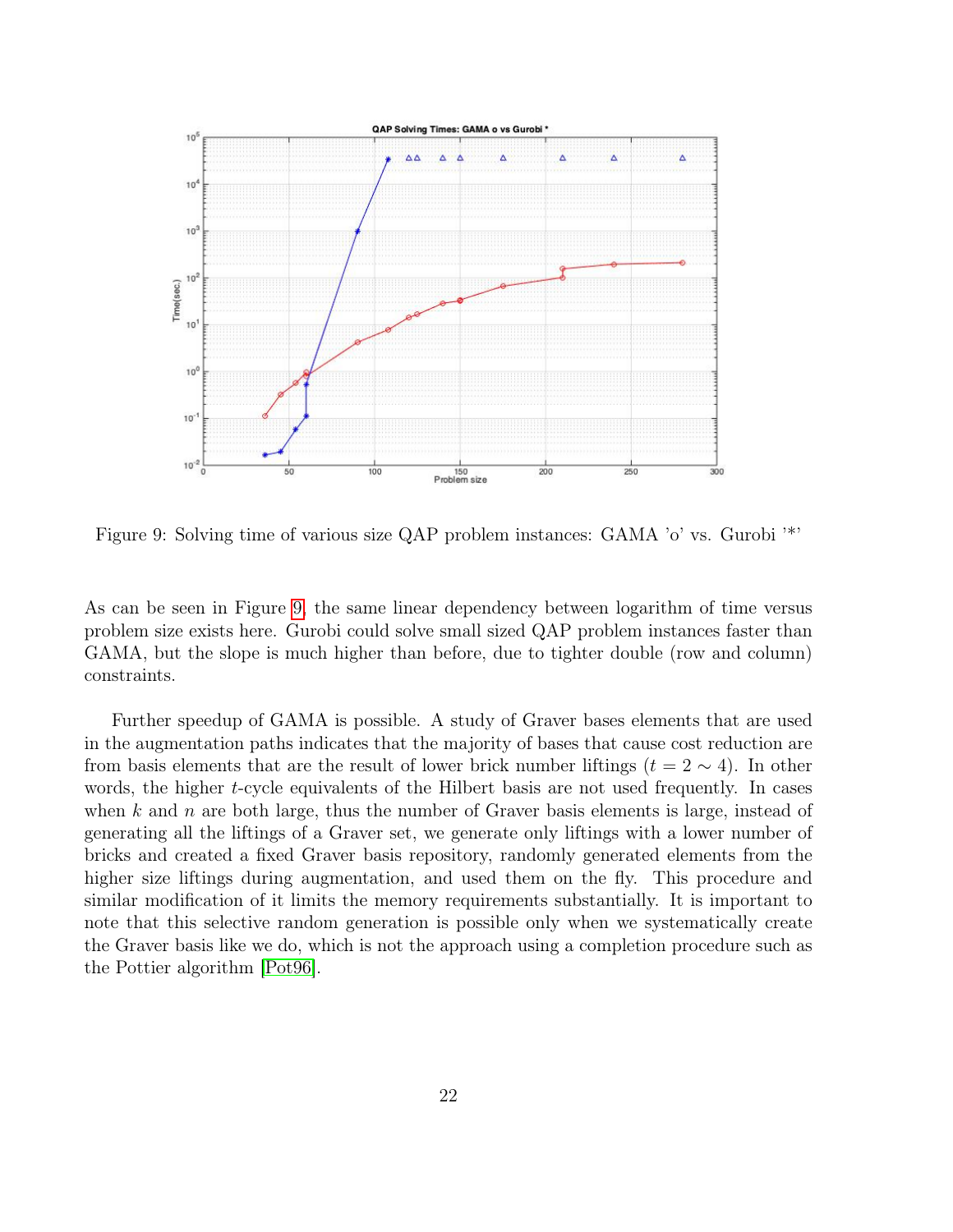# <span id="page-22-1"></span>5 Conclusions

In this paper, we proposed and tested a novel method, the Graver Augmented Multi-seeded Algorithm (GAMA), for non-convex, non-linear integer programs. For problem classes, that include Cardinality Boolean Quadratic Programs (CBQP), Quadratic Semi-Assignment Programs, and Quadratic Assignment Programs, we develop procedures for (1) systematically constructing Graver basis elements and (2) finding many feasible solutions that are uniformly spread out. We performed extensive numerical testing on instances that arise in industry, and conducted a sensitivity analysis to understand why GAMA vastly outperforms existing best-in-class commercial solvers.

# <span id="page-22-2"></span>Acknowledgments

The authors thank D. E. Bernal and Professor I. Grossmann from CMU for providing us with instances of CBQP and QSAP, and for providing helpful feedback on an earlier draft.

# <span id="page-22-3"></span>References

<span id="page-22-8"></span><span id="page-22-7"></span><span id="page-22-6"></span><span id="page-22-5"></span><span id="page-22-4"></span><span id="page-22-0"></span>

| [ADT19]  | Hedayat Alghassi, Raouf Dridi, and Sridhar Tayur, Graver Bases via Quantum<br>Annealing with Application to Non-Linear Integer Programs, arXiv:1902.04215<br>[quant-ph] (2019), arXiv: 1902.04215. 1, 3, 4                                                             |
|----------|------------------------------------------------------------------------------------------------------------------------------------------------------------------------------------------------------------------------------------------------------------------------|
| [BEHM06] | Maurizio Bruglieri, Matthias Ehrgott, Horst W. Hamacher, and Francesco Maf-<br>fioli, An annotated bibliography of combinatorial optimization problems with<br><i>fixed cardinality constraints</i> , Discrete Applied Mathematics 154 (2006), no. 9,<br>1344-1357. 11 |
| [BHK18]  | Timo Berthold, Gregor Hendel, and Thorsten Koch, From feasibility to im-<br>provement to proof: three phases of solving mixed-integer programs, Optimiza-<br>tion Methods and Software 33 $(2018)$ , no. 3, 499–517. 17                                                |
| [Bi105]  | Alain Billionnet, Different Formulations for Solving the Heaviest K-Subgraph<br><i>Problem</i> , INFOR: Information Systems and Operational Research 43 (2005),<br>no. 3, $171-186$ . 11                                                                               |
| [BLSR99] | A. M. Bigatti, R. La Scala, and L. Robbiano, <i>Computing Toric Ideals</i> , Journal<br>of Symbolic Computation $27$ (1999), no. 4, 351–365. 6                                                                                                                         |
| [BPT00]  | Dimitris Bertsimas, Georgia Perakis, and Sridhar Tayur, A New Algebraic<br><i>Geometry Algorithm for Integer Programming</i> , Management Science 46 (2000),<br>no. 7, 999–1008. $6$                                                                                   |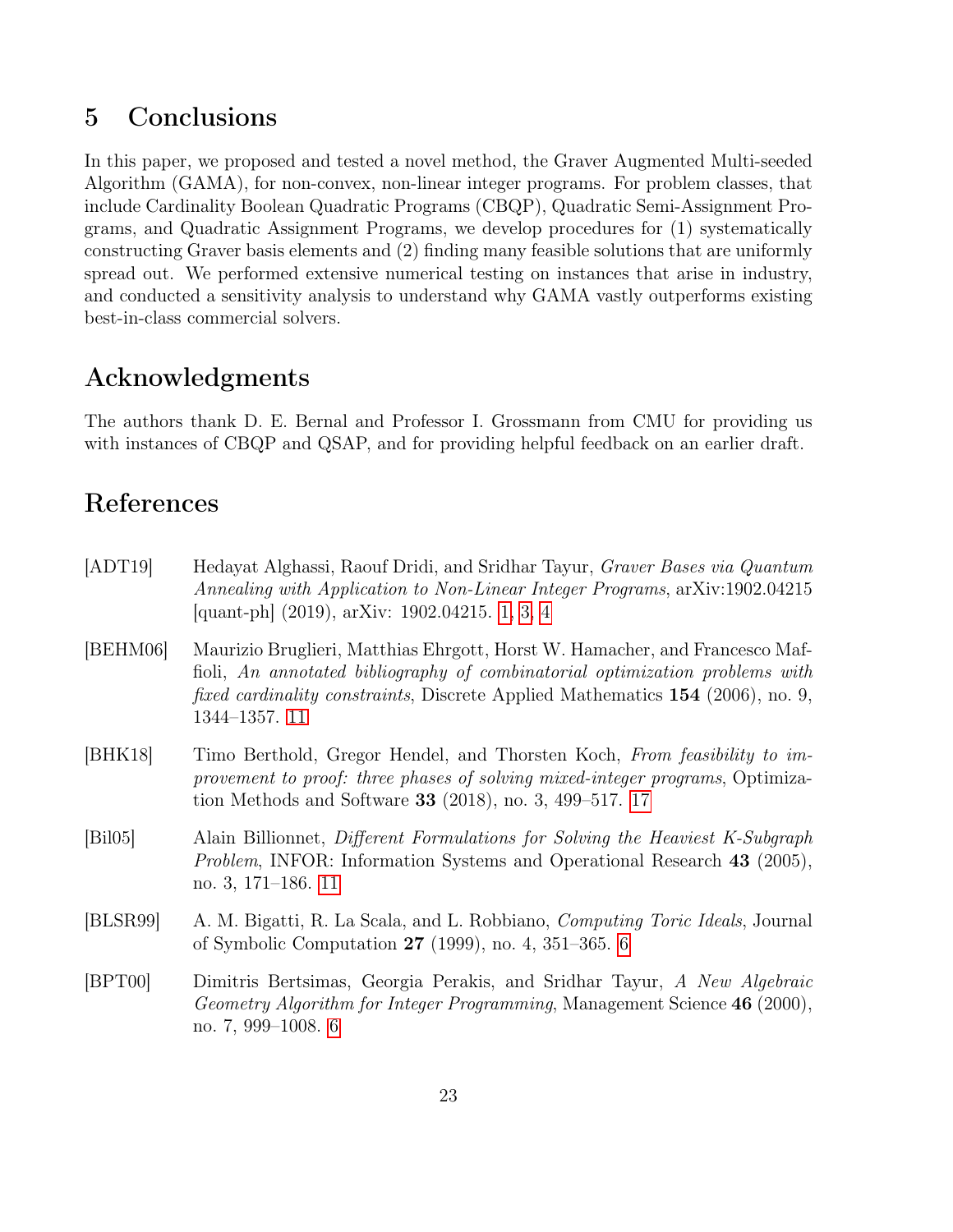- <span id="page-23-10"></span>[Bru80] Richard A. Brualdi, Matrices of zeros and ones with fixed row and column sum vectors, Linear Algebra and its Applications 33 (1980), 159–231. [21](#page-20-3)
- <span id="page-23-11"></span>[Car15] C. J. Carstens, Proof of uniform sampling of binary matrices with fixed row sums and column sums for the fast Curveball algorithm, Physical Review  $E 91$ (2015), no. 4, 042812. [21](#page-20-3)
- <span id="page-23-5"></span>[CT91] Pasqualina Conti and Carlo Traverso, Buchberger Algorithm and Integer Programming, Proceedings of the 9th International Symposium, on Applied Algebra, Algebraic Algorithms and Error-Correcting Codes (London, UK, UK), AAECC-9, Springer-Verlag, 1991, pp. 130–139. [6](#page-5-2)
- <span id="page-23-2"></span>[DLHO<sup>+</sup>09] J. A. De Loera, R. Hemmecke, S. Onn, U. G. Rothblum, and R. Weismantel, Convex integer maximization via Graver bases, Journal of Pure and Applied Algebra 213 (2009), no. 8, 1569–1577. [6](#page-5-2)
- <span id="page-23-8"></span>[DLHOW08] Jesús A. De Loera, Raymond Hemmecke, Shmuel Onn, and Robert Weismantel, N-fold integer programming, Discrete Optimization 5 (2008), no. 2, 231– 241. [8](#page-7-4)
- <span id="page-23-0"></span>[GO19] LLC Gurobi Optimization, Gurobi optimizer reference manual, 2019. [4](#page-3-2)
- <span id="page-23-1"></span>[Gra75] Jack E. Graver, On the foundations of linear and integer linear programming I, Mathematical Programming 9 (1975), no. 1, 207–226 (en). [5](#page-4-1)
- <span id="page-23-3"></span>[HOW11] Raymond Hemmecke, Shmuel Onn, and Robert Weismantel, A polynomial oracle-time algorithm for convex integer minimization, Mathematical Programming 126 (2011), no. 1, 97–117 (en). [6](#page-5-2)
- <span id="page-23-6"></span>[HS95] Serkan Hoşten and Bernd Sturmfels, GRIN: An implementation of Gröbner bases for integer programming, Integer Programming and Combinatorial Optimization, Lecture Notes in Computer Science, Springer, Berlin, Heidelberg, May 1995, pp. 267–276 (en). [6](#page-5-2)
- <span id="page-23-7"></span>[HS07] Serkan Hoşten and Seth Sullivant, A finiteness theorem for Markov bases of hierarchical models, Journal of Combinatorial Theory, Series A 114 (2007), no. 2, 311–321. [8](#page-7-4)
- <span id="page-23-9"></span>[LG17] Ricardo M. Lima and Ignacio E. Grossmann, On the solution of nonconvex cardinality Boolean quadratic programming problems: a computational study, Computational Optimization and Applications 66 (2017), no. 1, 1–37 (en). [11](#page-10-5)
- <span id="page-23-4"></span>[LORW12] Jon Lee, Shmuel Onn, Lyubov Romanchuk, and Robert Weismantel, The quadratic Graver cone, quadratic integer minimization, and extensions, Mathematical Programming 136 (2012), no. 2, 301–323 (en). [6](#page-5-2)